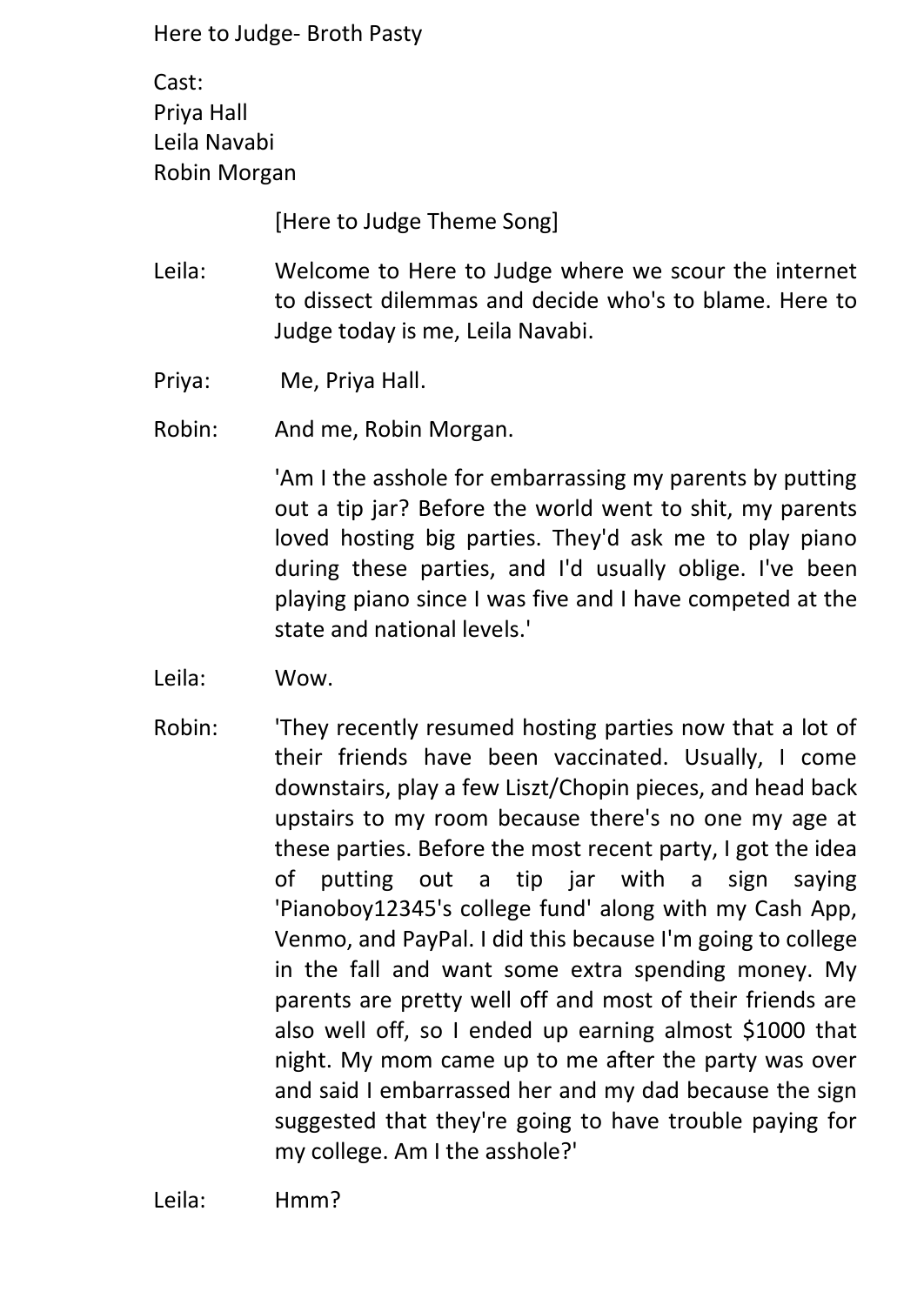- Priya: Firstly can I note your pronunciation of Chopin just straight off the bat.
- Robin: Was it good?
- Priya: So fancy.
- Leila: Yeah.
- Robin: Oh mate.
- Priya: I would have gone straight in with Choppin, I would have.
- Robin: Like honestly as soon as I said it for the next four lines I was like, I fucked that up, I fucked that up, honestly [laughs].
- Leila: [Laughs]
- Priya: I didn't hear the next four lines because I was like, oh well done Robin.
- Leila: Yeah.
- Robin: I didn't look up to see you on the call because I was like oh god they hate me, they had my pronunciation.
- Priya: [Laughs]
- Leila: I think this is really interesting. I hate when people's parents do this so much. I play piano and growing up I was often wheeled out to play pieces, especially for my dad who made such a stink about me ever doing music lessons or taking an interest in anything that wasn't science. And I was like 'Please can I have piano lessons? Please, please, please'. And he said 'No I fucking taught myself piano in school at lunchtime I'd go into the music rooms and play the piano and just teach myself'.
- Robin: No way!
- Leila: And then in the end my mum got me a piano, it was like a freecycle one and she managed to get it, and he fucking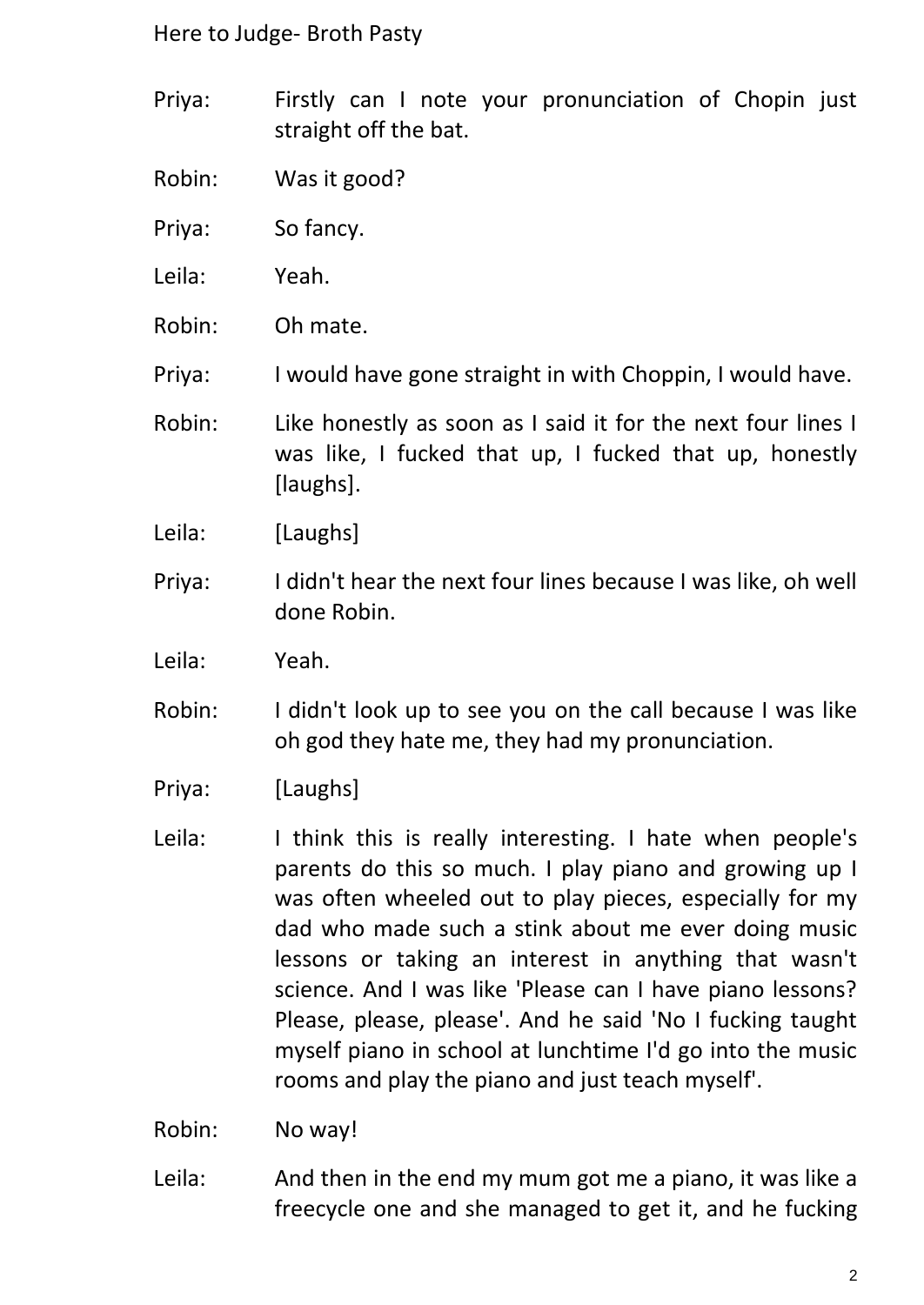kicked up such a fuss. 'What's this massive thing in our house?' duh-duh-duh-duh. And then he was like, oh she can play. And then every time he was on the phone to relatives in the Middle East he'd be like 'Play the piano' and it like it was just so awkward and weird.

- Robin: Oh man.
- Leila: It's always like that, it's always some weird vested interest that people have about their kids playing instruments I think.
- Priya: Yeah.
- Robin: It's showing what a good parent you are. 'Look what I created. Look at the talent that is really from me'.
- Leila: Yes! It's odd isn't it?
- Priya: That's me, I did that.
- Robin: It's not too far from child beauty pageant type stuff is it?
- Leila: No!
- Priya: Yeah.
- Leila: Yeah it's really not.
- Priya: Yeah.
- Robin: Similar vibes.
- Priya: My mum's version of this was I was an incredibly bendy child and could my legs up easily.
- Leila: [Laughs hysterically]
- Priya: Yes I know! And at parties she would be like 'Show them what you can do'.
- Leila: Just try and snap you in half over her knee [laughs].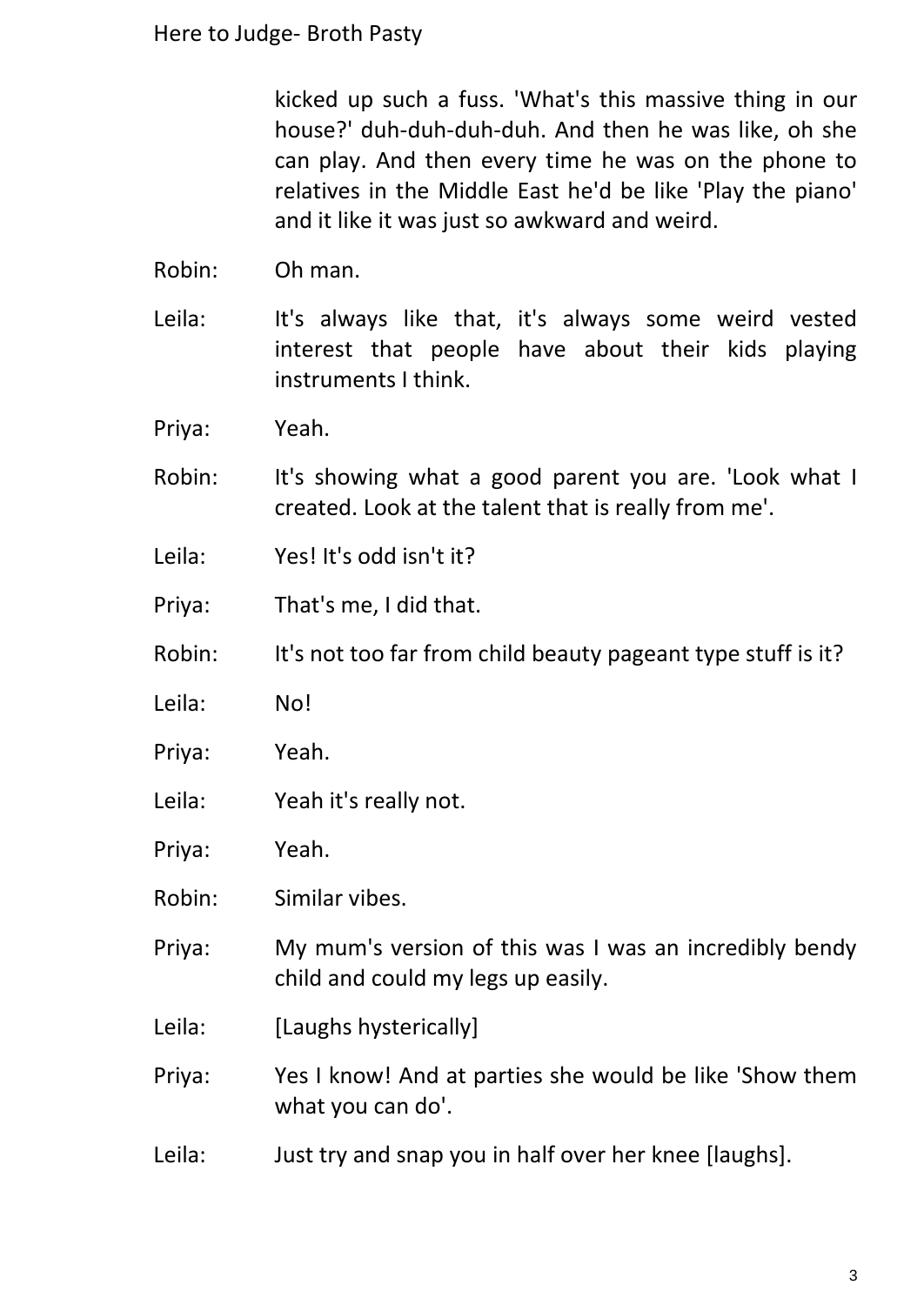- Priya: [Laughs] Just like a little acrobat. It was fine until I got to like my teens, I was like 14 and was like I don't want to put my legs behind my head in this room full of adults. No thank you.
- Robin: Yeah. The vibe has changed if this happens.
- Leila: Imagine being an adult in that room and someone wheels out their child and goes 'Look it's my daughter, she can put her legs behind her head'. You'd be like 'Oh it's fine'.
- Priya: I don't want her to!

Leila: It's really fine.

Robin: She doesn't have to. [Laughs] Christ.

- Priya: Creepy little kid.
- Leila: Yeah.
- Robin: I don't think my parents made me do anything like that. I don't think they sort of paraded me?
- Priya: This is why you're happy.
- Leila: Yeah this is why [laughs].
- Robin: Slash, did I have any talent? So they hated the fact that I had nothing.
- Priya: Is being bendy a talent? No.
- Robin: Uh I think so.
- Leila: I think so. Surely someone's won Britain's Got Talent at one point.
- Robin: I was thinking exactly the same thing, surely Britain's Got Talent will take a bendy girl.
- Leila: A bendy girl [laughs].
- Priya: A bendy girl [laughs]. Not a bendy...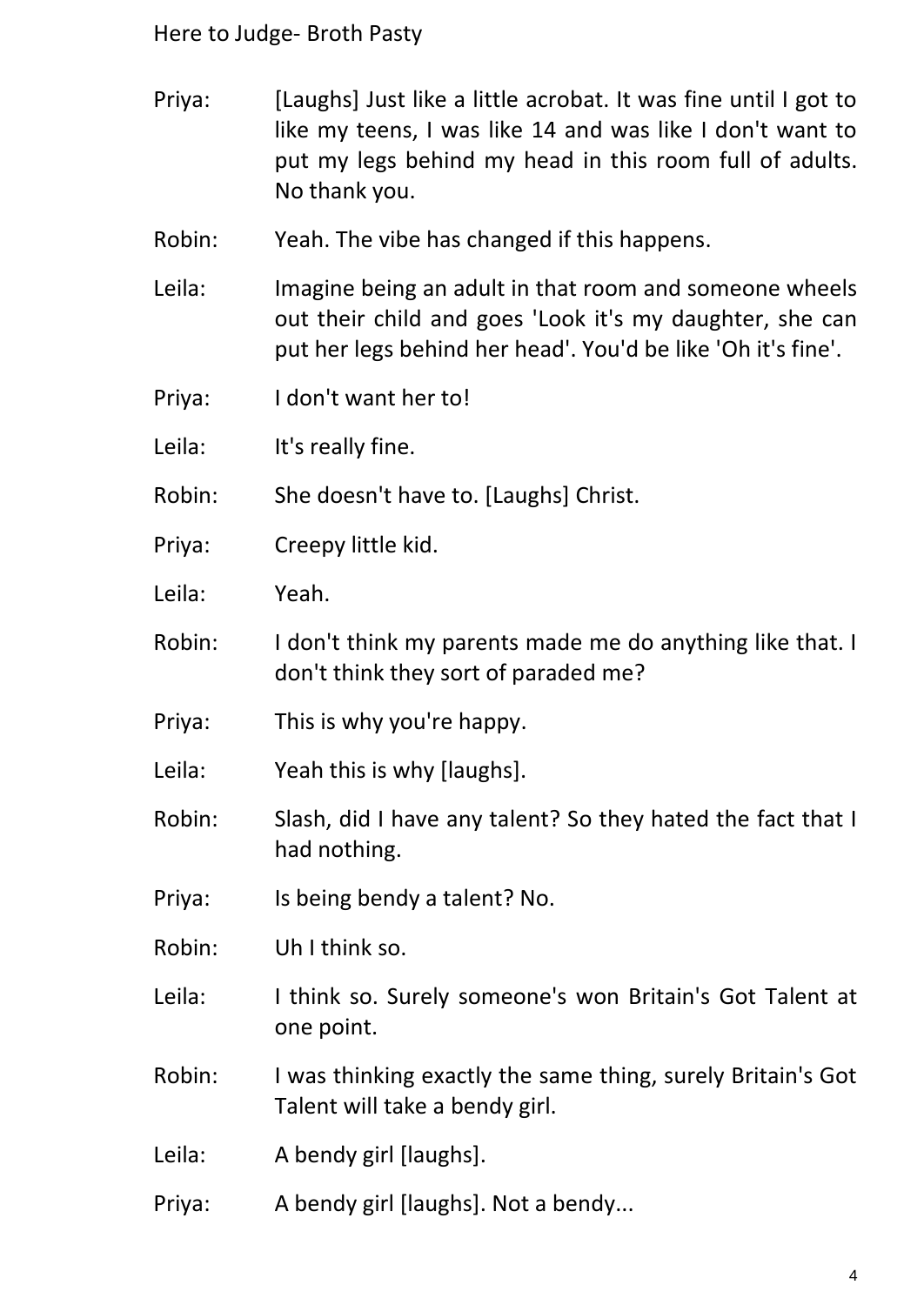Leila: You could have a bendy (Geteg?)

Robin: Bendy (Geteg?)! My goodness. That's a really good drag name actually. Like a really bendy sort of acrobatic drag.

Leila: Yeah it is.

Robin: Bendy (Geteg?). I mean, why are we doing this?

Leila: I don't know [laughs]. Poor Priya, give us a shove.

Priya: Absolutely not. This is why I do comedy because my mum used to make me do that.

Leila: God yeah, oh my god I wish my parents didn't show me off, like literally what is our career now? Uh...

Robin: Yeah, yeah, yeah.

Leila: Never mind.

Robin: Have you ever been doing badly? Like when I was doing my first 20s, I definitely did not have 20 minutes, I probably had 12 which then with a bit of chat and laughter got to 20. Have you ever sort of thought, oh god I've done seven minutes, do a bit of bending?

- Priya: [Laughs]
- Robin: Get out the bends.
- Leila: Oh god I hate that.
- Robin: Christ.
- Priya: I imagine it would go down quite well.
- Robin: Yeah, yeah, yeah, a bit of bends.
- Priya: Yeah.
- Robin: Yeah I'll put the bends in the middle, and then I've got some jokes at the end just in case.
- Priya: Yeah, yeah, yeah.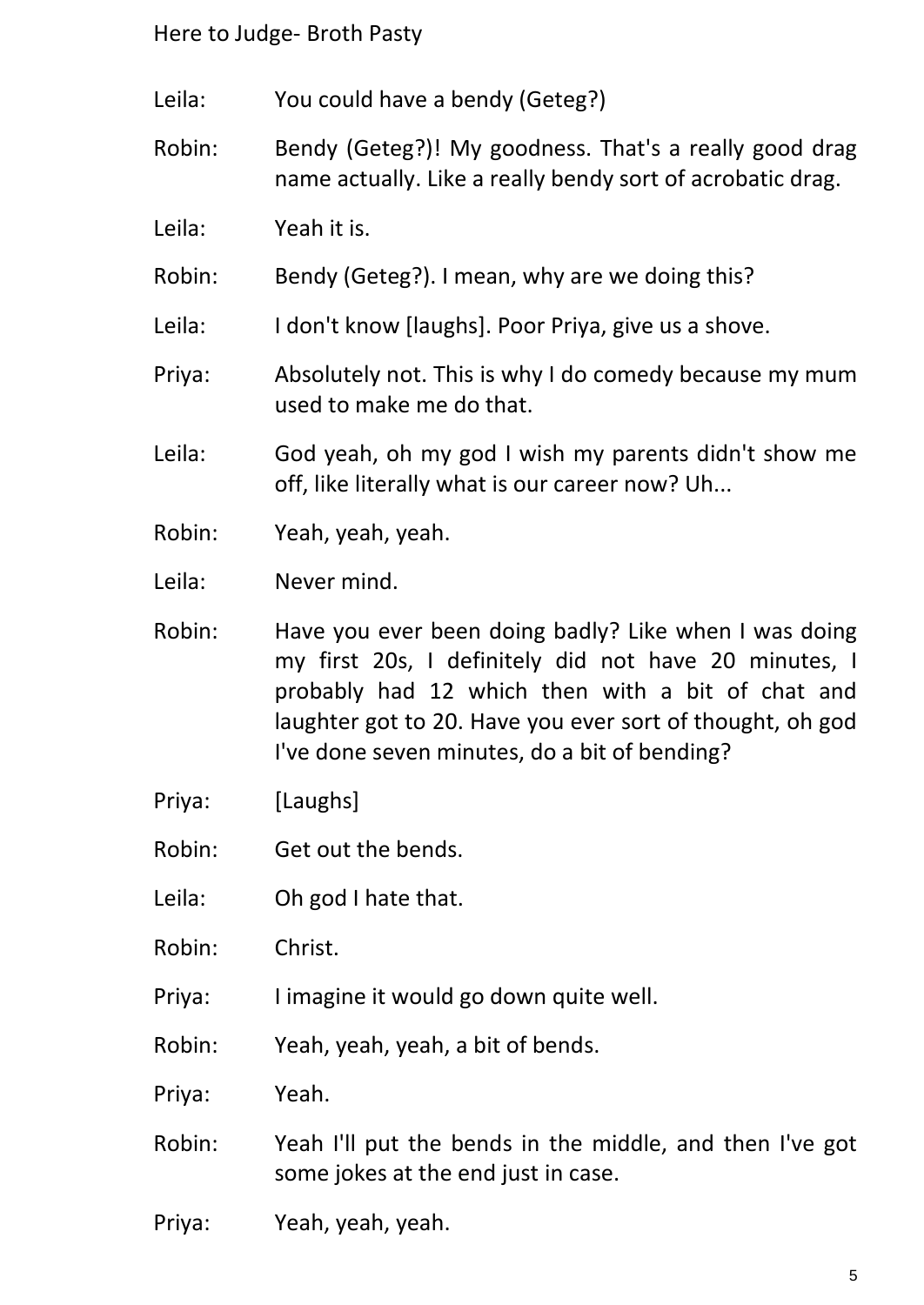Robin: The bendy encore. Leila: The bendy encore. Priya: Just in case? As if they're not going to like the bends. Robin: Some people don't like bends. Leila: That's a really unique selling point if you just did your whole stand up set in a back bend. Priya: [Laughs] Robin: Oh yeah that's fine yeah. Leila: So that's the things about cats, just like falling over. Robin: Yeah, yeah, yeah, yeah. That's nice. Everyone needs a USP. Priya: And mine is that I'm bendy. Robin: Have you seen Priya Hall? Is she the bendy one? Yeah, yeah, yeah, she's the bendy one. Yeah, yeah, yeah. Priya: [Laughs] Robin: That's like your Edinburgh poster. Priya Hall Is The Bendy Girl [laughs]. Leila: I just thought of a really embarrassing story. Do you want to hear it? Priya: Yes. Robin: Yes please! Leila: I once went for a job interview [laughs] to be [laughs]... Robin: That is embarrassing. Priya: What's this got to do with bendiness? Leila: My girlfriend knows what I'm going to say, it's very embarrassing. I went to a job interview, this is when I had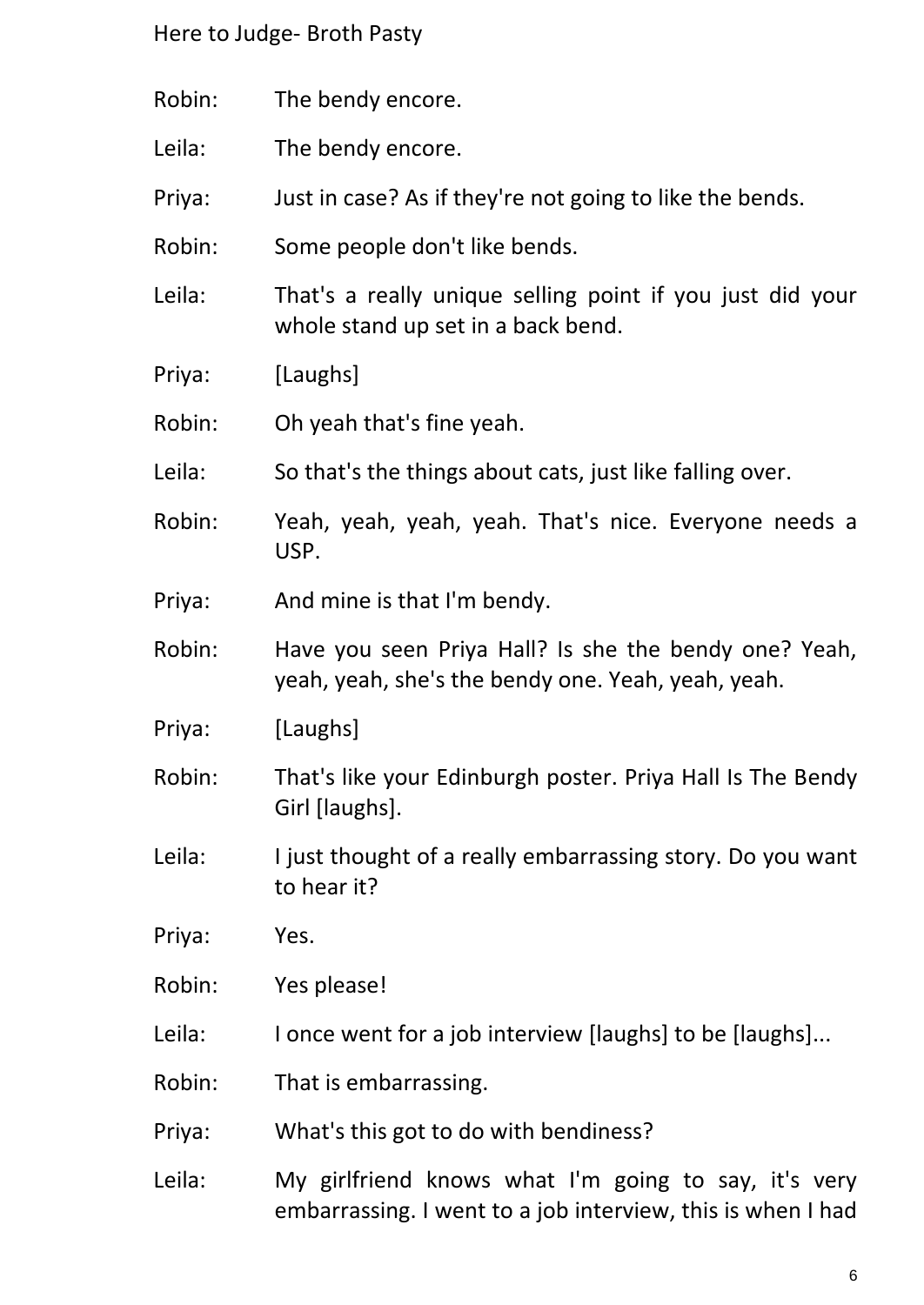a crisis of confidence and decided to go and interview for a job as like a marketing person for a well known home food delivery brand that delivers recipes to your door. And they open the door and they say 'Hello' and the food's quite fresh. Right?

- Priya: Yeah sure.
- Robin: Gousto.
- Leila: Yeah, yeah, yeah of course, oh god, fuck. Anyway went in there, it was in Shoreditch which was very like cool. And I went into the interview and they were like 'What's the most impressive thing you can do?' And I...
- Robin: That's horrible.
- Leila: Oh no it wasn't that. They said 'Can you teach us a skill? What's a skill you have that you could teach us?'
- Priya: [Laughs]
- Leila: [Laughs] And I went like this, we'll explain to the listener what I'm doing but I'm just going to do it now.
- Priya: [Laughs]
- Robin: Nice. Nice!
- Leila: [Laughs] And they were like 'So that's your skill? What would you call that skill?' And I was like 'I don't know' basically what I'm doing her is I was putting my two middle fingers down and then twisting my hands.
- Priya: Sure, sure, sure.
- Leila: It's a little bit like here's the church and the steeple and the people or whatever, that.
- Robin: Yeah it's like a cat's cradle type vibe isn't it?
- Leila: And he was like 'Oh that is interesting'.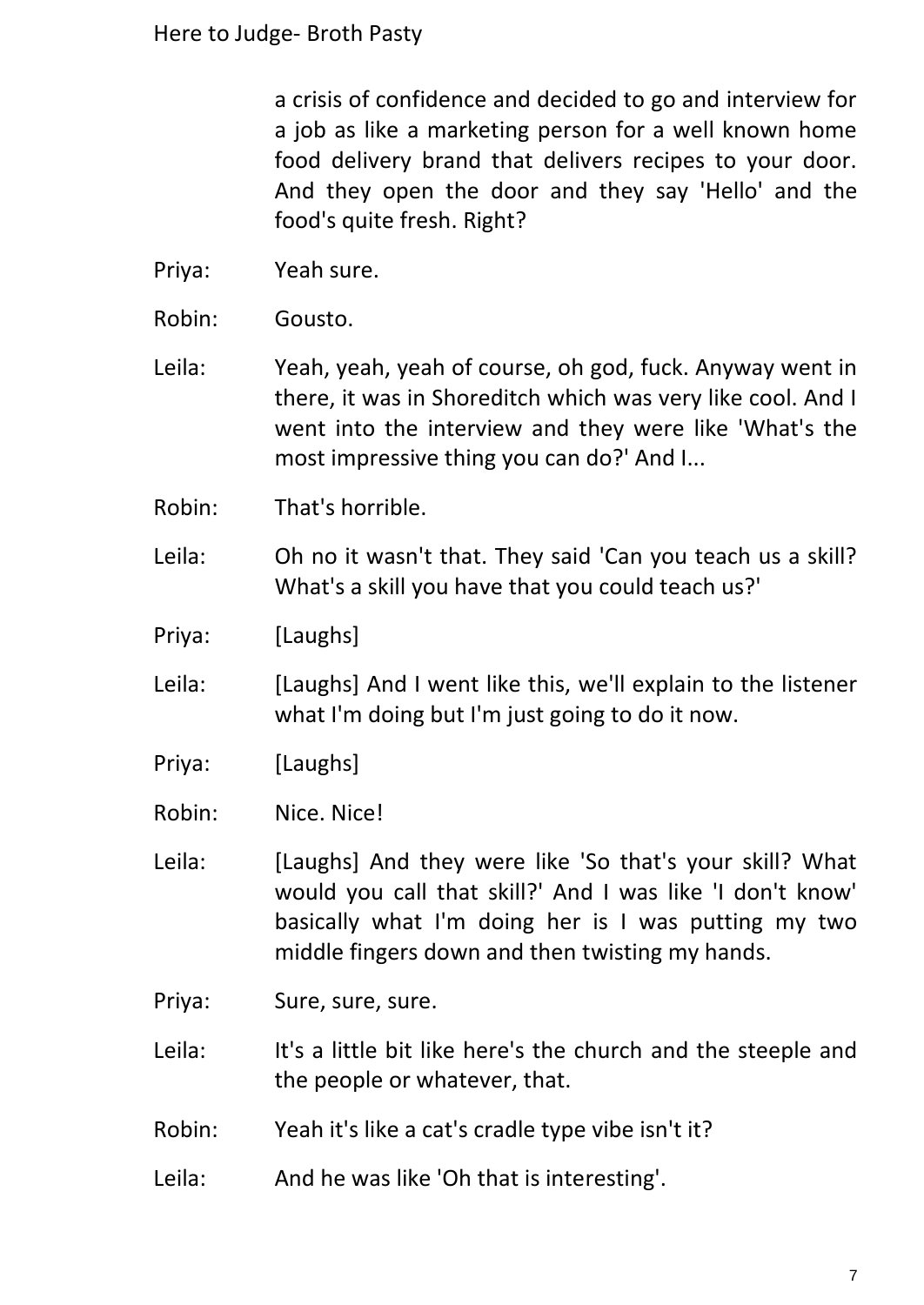- Priya: I don't know if I can do that. Oh yeah. Eww.
- Robin: Priya you just bend your fingers until it works mate.
- Priya: Just keep on bending.
- Robin: Crack those middle fingers until you can do it [laughs].
- Leila: So that was really embarrassing. Maybe they wanted me to be like 'Oh I'll teach you how to do a spreadsheet' but that is what I did. I got a second interview...
- Robin: Did you?

Leila: ...which I did not attend out of embarrassment.

- Priya: Well there you go.
- Leila: I was like 'The corporate lifestyle is not for me'.
- Priya: [Laughs]
- Robin: That's such a fucking wank Linked In job interview question isn't it?
- Leila: Yeah it is.
- Robin: What skill do you have that you could teach us?
- Leila: Yeah.
- Robin: Well I could choose to blackmail you, you piece of shit! [Laughs] Give me a job.
- Leila: Yeah it's a weird question yeah.
- Priya: My skill is stubbornly teaching myself to play the piano with no guidance or support.
- Robin: Yeah, yeah, yeah.
- Leila: Yeah that is very true.
- Robin: What was the story again?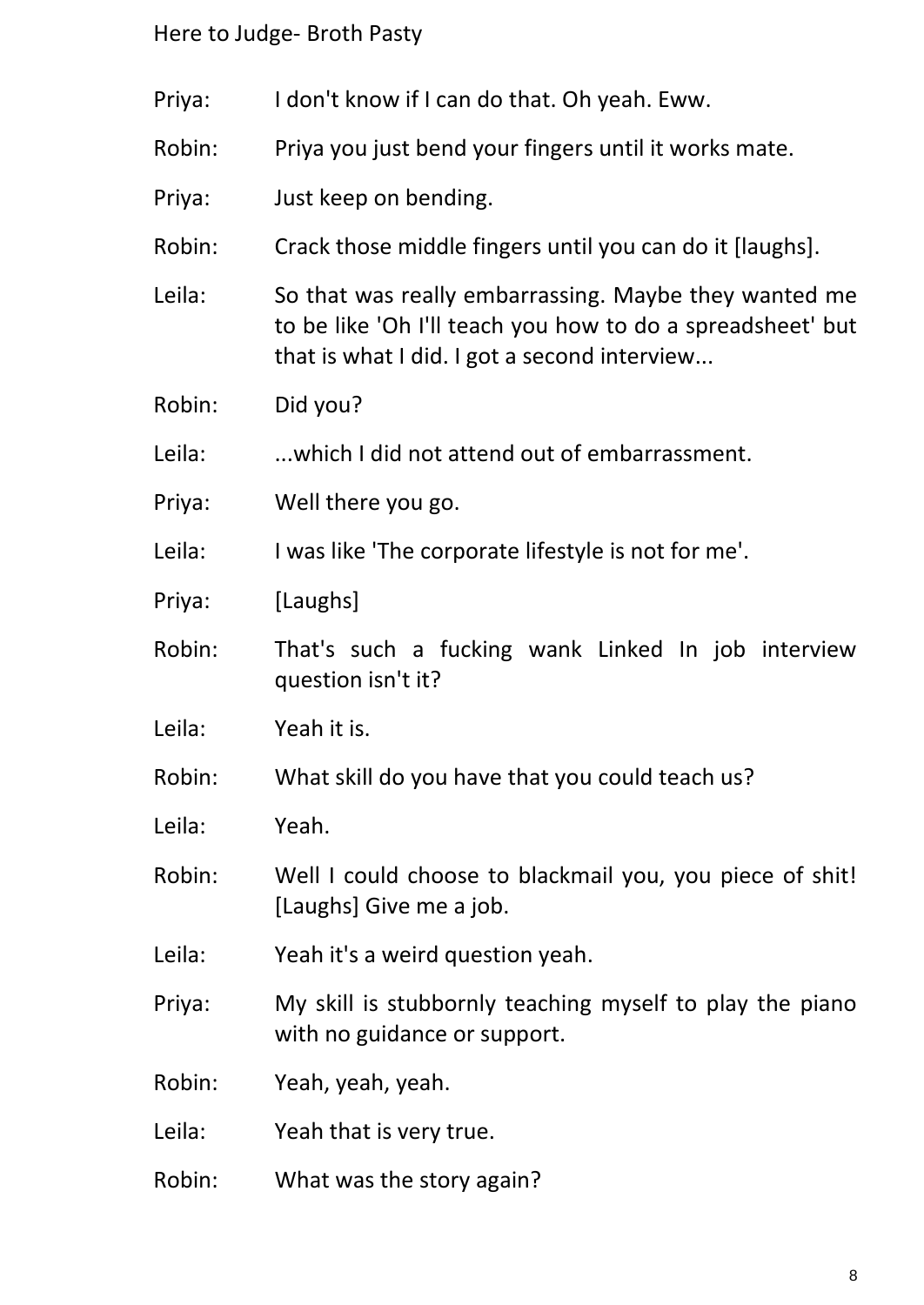- Priya: He put a tip jar out because they used to make him play piano...
- Robin: Tip jar!
- Priya: ...for his fancy friends.
- Robin: I think it's a nice idea, I think it's fun.
- Priya: He's a professional level pianist.
- Leila: Yeah.
- Priya: He should get money for it. He knows Chopin.
- Robin: And also I think that his parents friends were like 'Fucking fair play to the dude'.
- Priya: Yeah.
- Robin: He's been doing it for years, like that's good hustle.
- Leila: Yeah.
- Robin: We're rich, we don't give a shit. What's a thousand dollars between like what, 20 very rich people?
- Leila: Yeah like literally nothing to them.
- Robin: It's nothing.
- Leila: It is, it's nothing.
- Priya: And they're American so they're probably like 'He's pulling himself by his bootstraps'. I imagine they're all Republicans.
- Leila: Yeah.
- Robin: Yeah, yeah, yeah exactly, that is the American dream.
- Leila: Yeah it really is, isn't it?
- Robin: Yeah.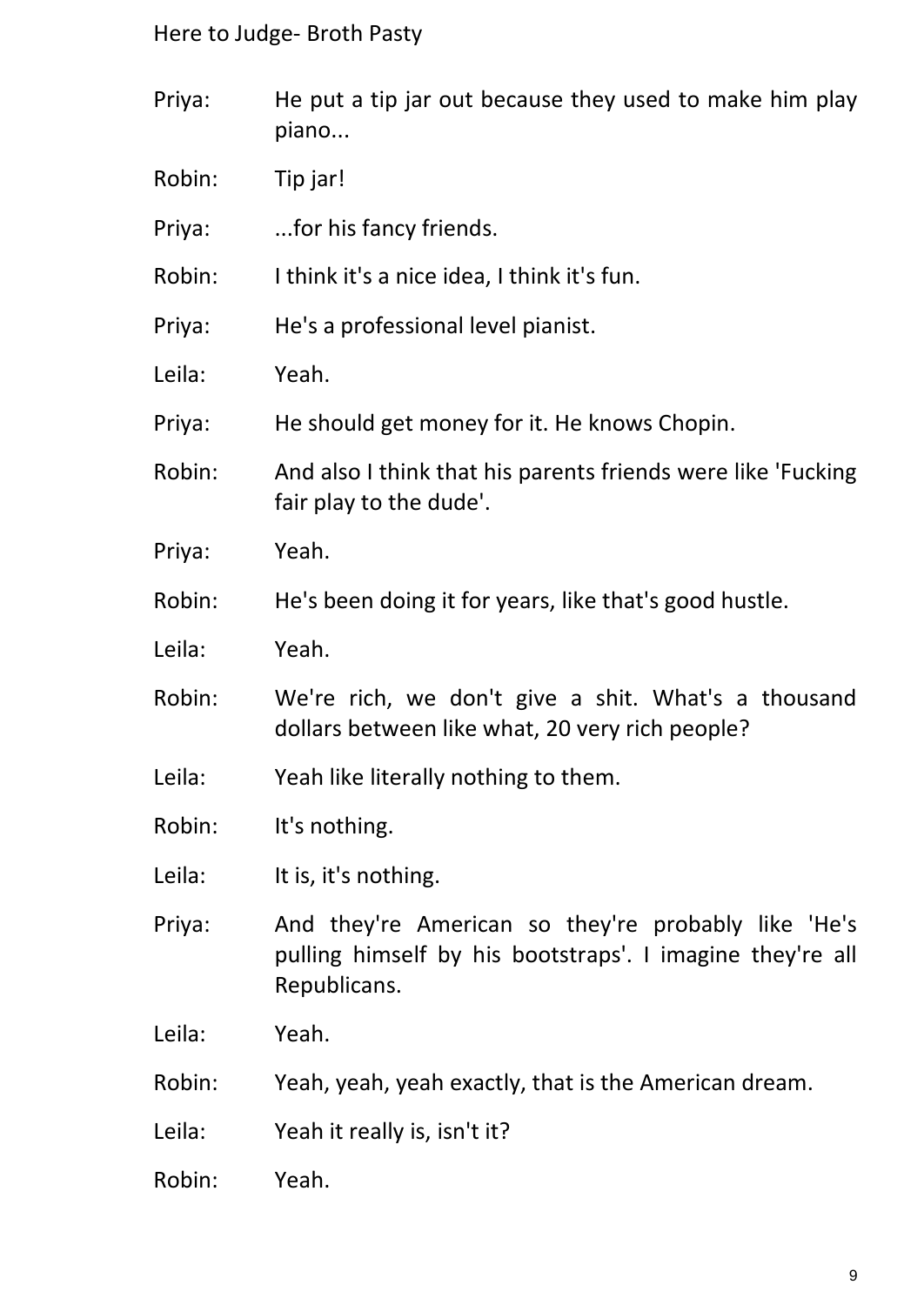- Priya: Being wealthy already but getting some spending money.
- Robin: Yeah, yeah, yeah exactly.
- Leila: Growing up wealthy, love that.
- Robin: Yeah he's not the asshole.
- Leila: It would be different if maybe he got a bucket out like an Edinburgh style...
- Priya: And did a bucket speech [laughs]
- Leila: ...bucket speech yeah.
- Robin: Like a free Fringe thing, yeah, yeah, yeah.
- Priya: Look we've all had a good time.
- Leila: I think the show is worth £5, so if you could give me £5 [laughs]. I'm going to start doing that. 'If you think my company is worth £5, give me £5'.
- Robin: [Laughs]
- Priya: Someone last week gave me £7, can you believe that? That's an option.
- Leila: No that's amazing.
- Robin: Oh no, I do slightly miss that bucket speech. I got really good at it.

Leila: Did you?

- Robin: Yeah I got really good at it and then I had the card reader as well.
- Priya: Nice. Did you get your children on the stage so they felt extra guilty?
- Robin: I think I did say that I have two kids on the way. Or I have another kid on the way at the end of my last one, I was like so...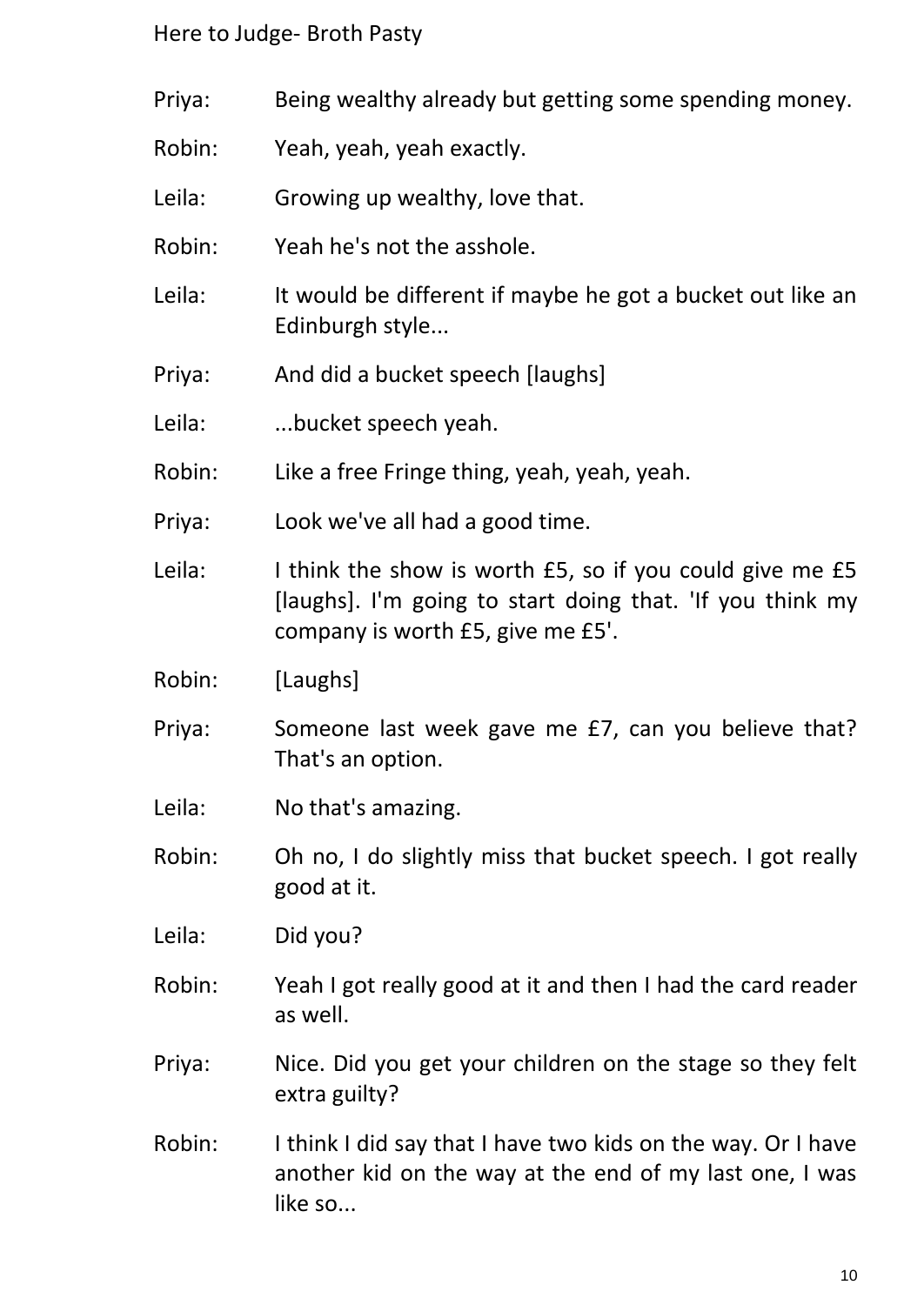Leila: Yeah I mean fair fucks you know what I mean? If you say like 'This show is worth £5...

Priya: Yeah.

Leila: ...people will give you £3 and think that's an option.

Robin: Yeah, yeah, yeah for sure.

Priya: Yeah.

Leila: Pay artists for their work, just do it like.

Priya: But people don't like hearing that.

Leila: No they don't.

- Robin: Yeah totally, people need to be sort of tricked or charmed into it. I'm doing Brighton Fringe next month and I've always done it at the Caroline and I've always done it free entry. But the capacity is so much smaller this year that I'm going to go quite hard with going 'Every single one of you needs to fucking pay me'.
- Priya: [Laughs]
- Leila: Yeah they should.

Priya: And you've got their details to follow them if they don't.

Robin: That's so true we've got Track and Trace on it.

Leila: Yeah, yeah, yeah.

Robin: Dido Harding has your bank account.

Priya: And you know she's up to some nonsense with it, you know she is.

Robin: Oh she is. Oh big time, big time mate. She's looking for an extra three billion. A box of Lego just fell over by my feet.

Leila: Oh no.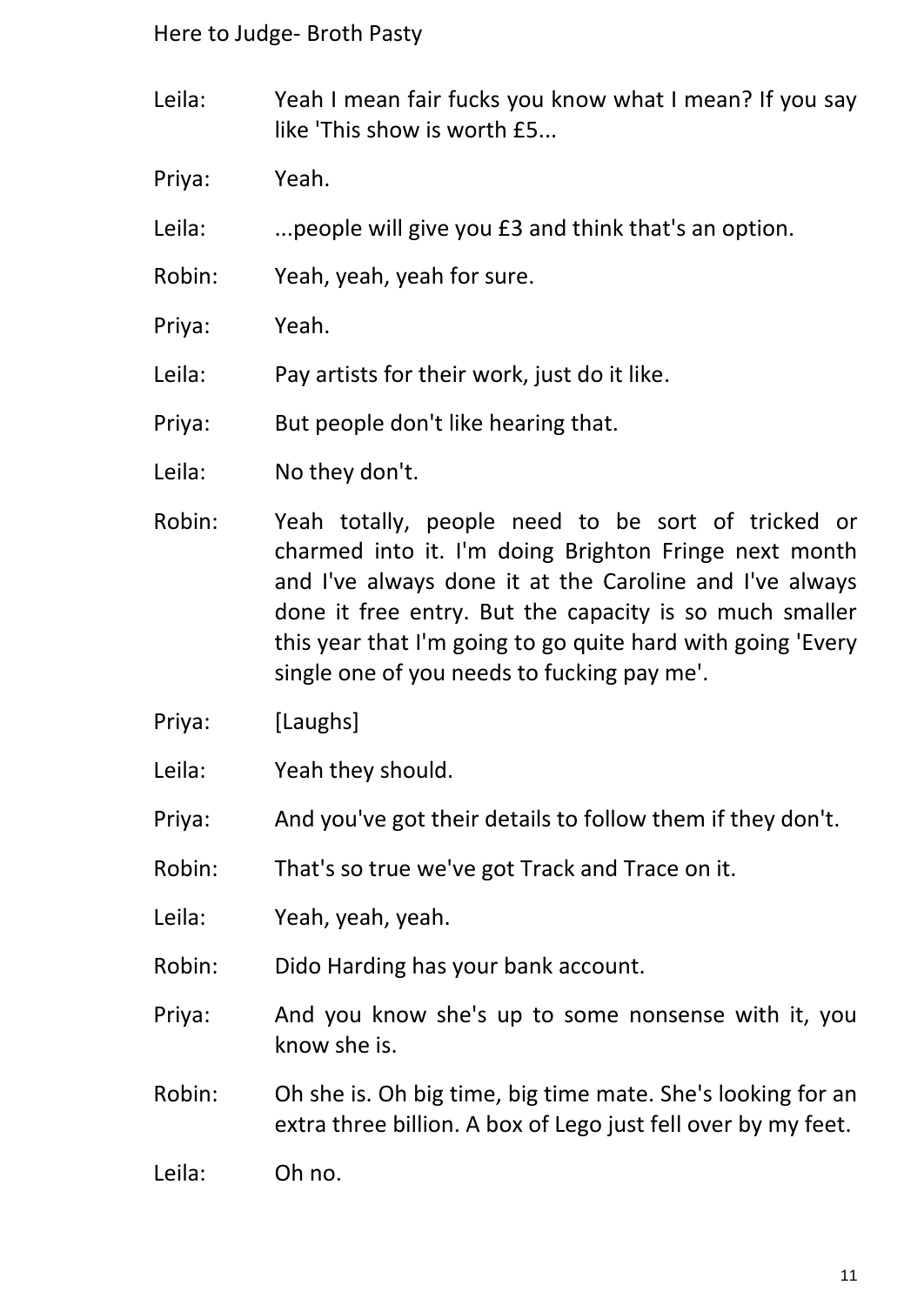Robin: So what do we think? I think the parents are embarrassed, rich, entitled assholes.

Leila: Yeah.

- Priya: Yeah I agree. Especially the fact that they're like not embarrassed about him trying to get money, they're embarrassed about their friends thinking they can't afford college. Get a grip! Pay your son.
- Robin: Mm, yeah, yeah, yeah.
- Priya: Or hire someone else.
- Leila: Yeah.
- Robin: Yes indeed.
- Leila: Yeah I agree.

[Here to Judge- Interim Music]

- Leila: 'Am I the asshole for not giving my boyfriend my chocolate bar? This sounds like a stupid argument and frankly it is. Me and my boyfriend have been dating over a year and have spent two Easters together.' That's a weird? Oh maybe that's going to be relevant later on. Weird metric.
- Robin: I love that that's her metric of time.
- Priya: [Laughs]
- Leila: Yeah [laughs].
- Priya: Her boyfriend is Jesus.
- Leila: You can say it's 18 months old, or two Easters old.
- Robin: Though they're coming up to their third Whitsun and honestly you can really tell.
- Leila: They are four Trooping the Colours old, right.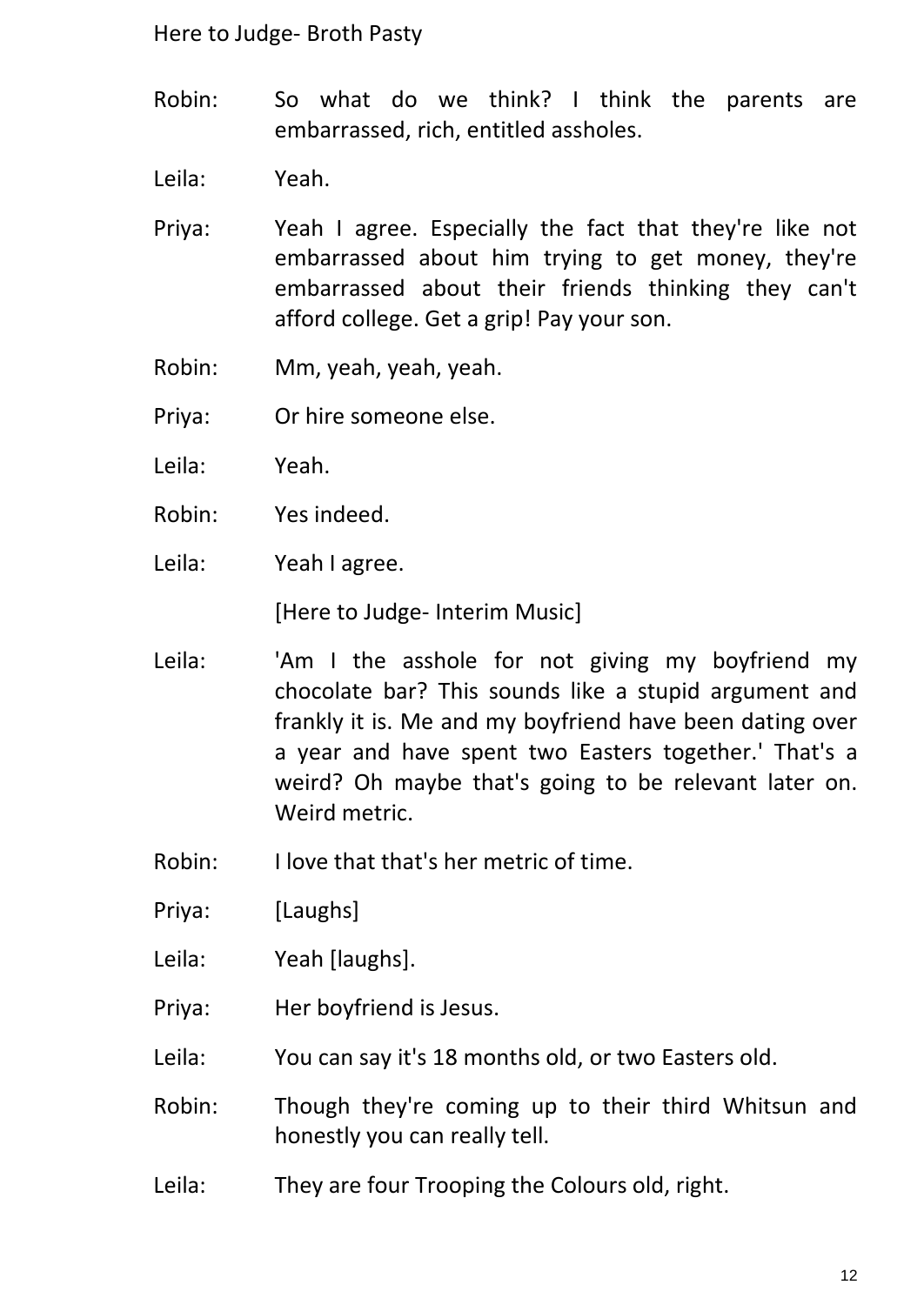- Robin: [Laughs]
- Priya: [Laughs]
- Leila: We are not particularly religious however it is something my family celebrate yearly and have done so ever since I was a child. He spent the last two Easters with us and each year my mum goes way over the top with Easter eggs and chocolate. She's so sweet and makes the day really fun with food and movies etcetera. The past two years he's eaten his chocolate in a few days, whereas I have managed to save mine for months, as there was a lot to get through. I still have a couple bits of chocolate left from Easter this year, and he has asked multiple times if he can have it. Each time I say 'No' and that we were both given the same amount of chocolate. Just because you ate yours too quickly doesn't mean I have to give you mine. He then said he would buy me another chocolate bar to replace it, but I said 'Why not go to the shops and buy your own chocolate bar if you will have to go to the shops to replace mine anyway?' He has been really off with me ever since and told me he was angry I wouldn't share with him. He hasn't spoken to me in a couple of hours now and I haven't tried to contact him because I think he's being petty. Am I being selfish not sharing with him?'
- Robin: Yes.
- Leila: Yeah I think so.
- Priya: Yeah I agree.
- Robin: 100%, 100% yes. Like for Easter the grandparents and everyone gave the kids lots of Easter eggs and because we're middleclass pricks they don't actually have that much chocolate, they're happy with their celery sticks.
- Leila: Tangerines, yeah, yeah.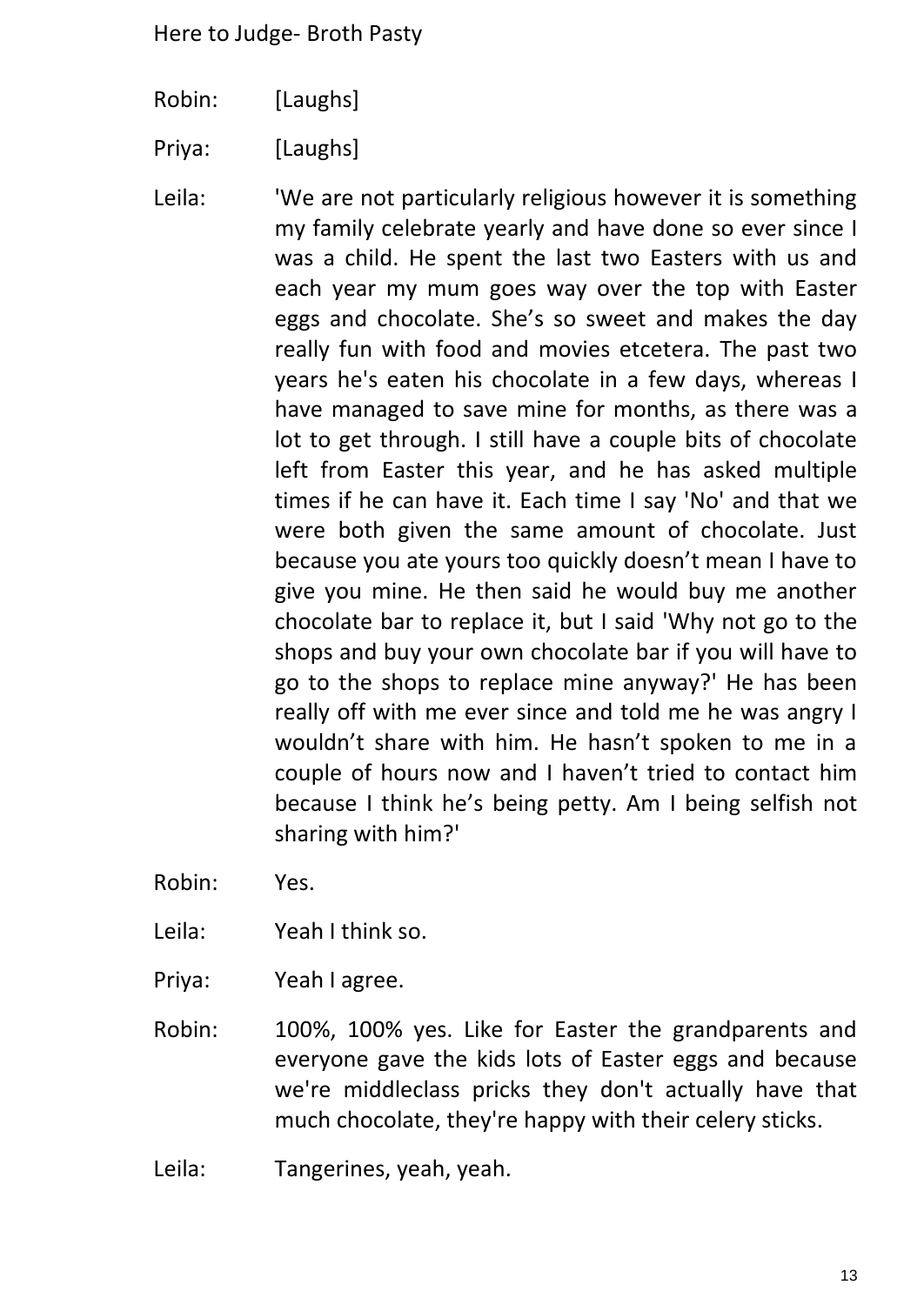- Robin: Yeah, I mean a tangerine is too much sugar darling honestly.
- Leila: [Laughs] Celeriac only, yeah.
- Robin: [Laughs] Yeah exactly.
- Priya: A tiny little bowl of olives.
- Robin: Oh yeah, only the Kalamata ones. So we gave them bits of their Easter eggs but then the rest of it me and Jenn have just fucking scoffed which is great, it's lovely. But I know that I go in there and occasionally I'll just have that. Whereas if I had to ask a partner to do that and they're like 'No that's my chocolate'.
- Leila: It's mine!
- Robin: Yeah it's my bit of chocolate.
- Priya: It's such a bizarre response. Especially if it's been months. I'm not being funny. If you'd just bought something and you were about to eat it yourself that evening, I can understand being like 'No, no, I bought it for me'. Months! You've not eaten this chocolate, you don't want the chocolate, stop being petty.
- Leila: And it's chocolate! Do you know what I mean? I think there's different scenarios. I've done bad things before like if my girlfriend has bought a pastry and I've been like, oh I'm going to have that [laughs]. Which is bad. Then she has to go to like the market and buy it, you know it's a bit different than going into Tesco to buy it. There's like a measurement here. It's like a...
- Robin: A scale if you will.
- Leila: A scale! Yeah, yeah, yeah. Chocolates.
- Robin: [Laughs]
- Priya: How many units in a pastry?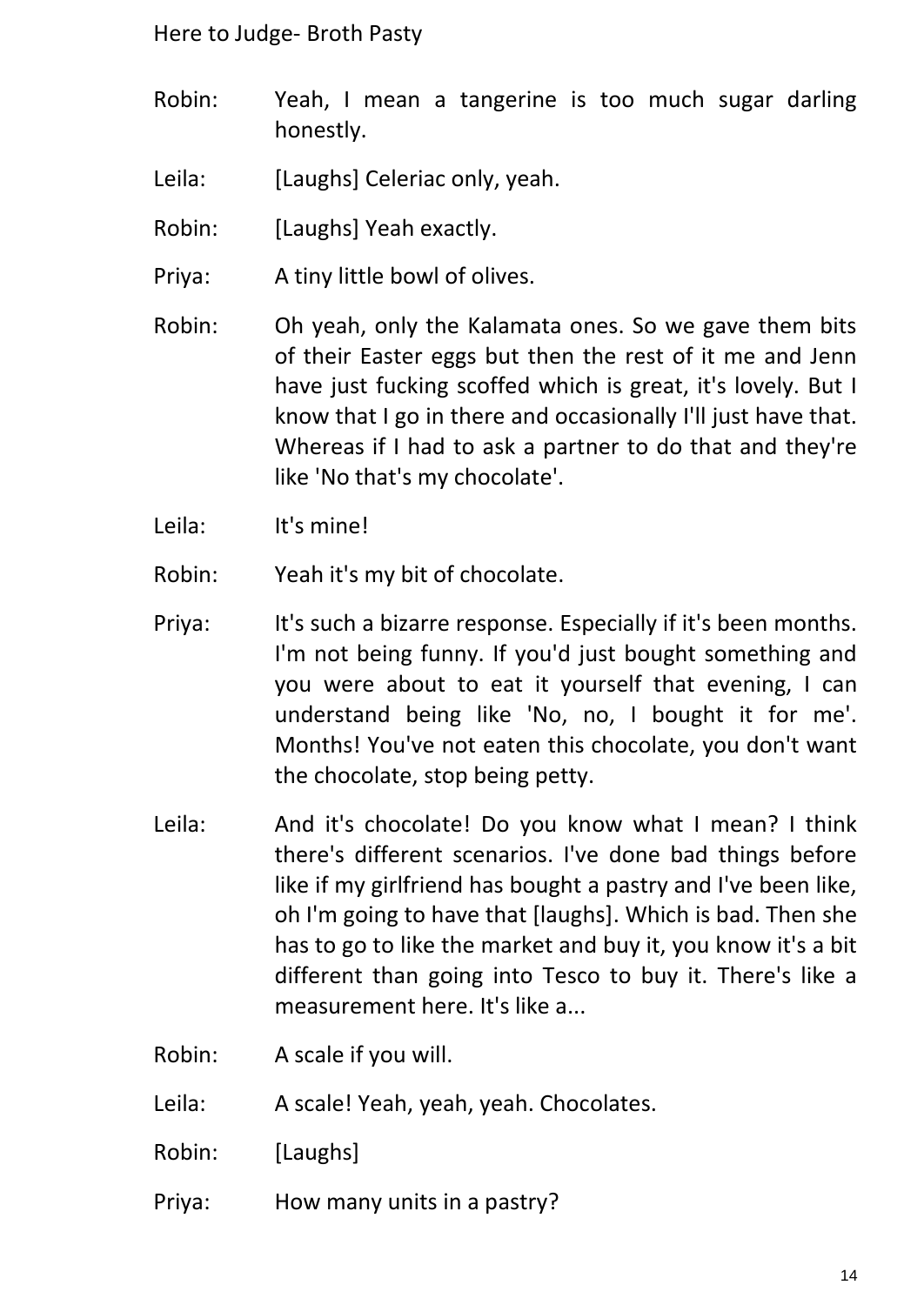- Robin: [Laughs]
- Leila: Uh yeah, I'll have to think about that one. I think that if you can buy it in a Tesco or an Asda, if you can buy it in one of those shops for like under 5 quid then it's fine.
- Robin: I think if you can also get it in like an Express.
- Leila: Yes.
- Robin: Like a small High Street version, you don't need to go to the big shop to get it.
- Priya: Yeah.
- Robin: I think it's fine.
- Leila: Yeah I agree.
- Priya: Yeah I completely agree. One of the most awkward arguments I've ever been witness to was, I was in a car with two of my friends and they had been going out for like two years at this point. They were super chill with each other.
- Robin: Two? Two Easters?
- Priya: Two Easters at this point, sorry my bad.
- Leila: Two Easters yeah, yeah, yeah [laughs].
- Priya: Four Trooping the Colours as Leila would...
- Leila: [Laughs]
- Priya: How many Trooping the Colours are there a year?
- Robin: Once a year mate.
- Leila: Is it?
- Priya: Oh once a year? Two then.
- Robin: Yeah there's one Trooping the Colour, one Battle of the Boyne that's how it works.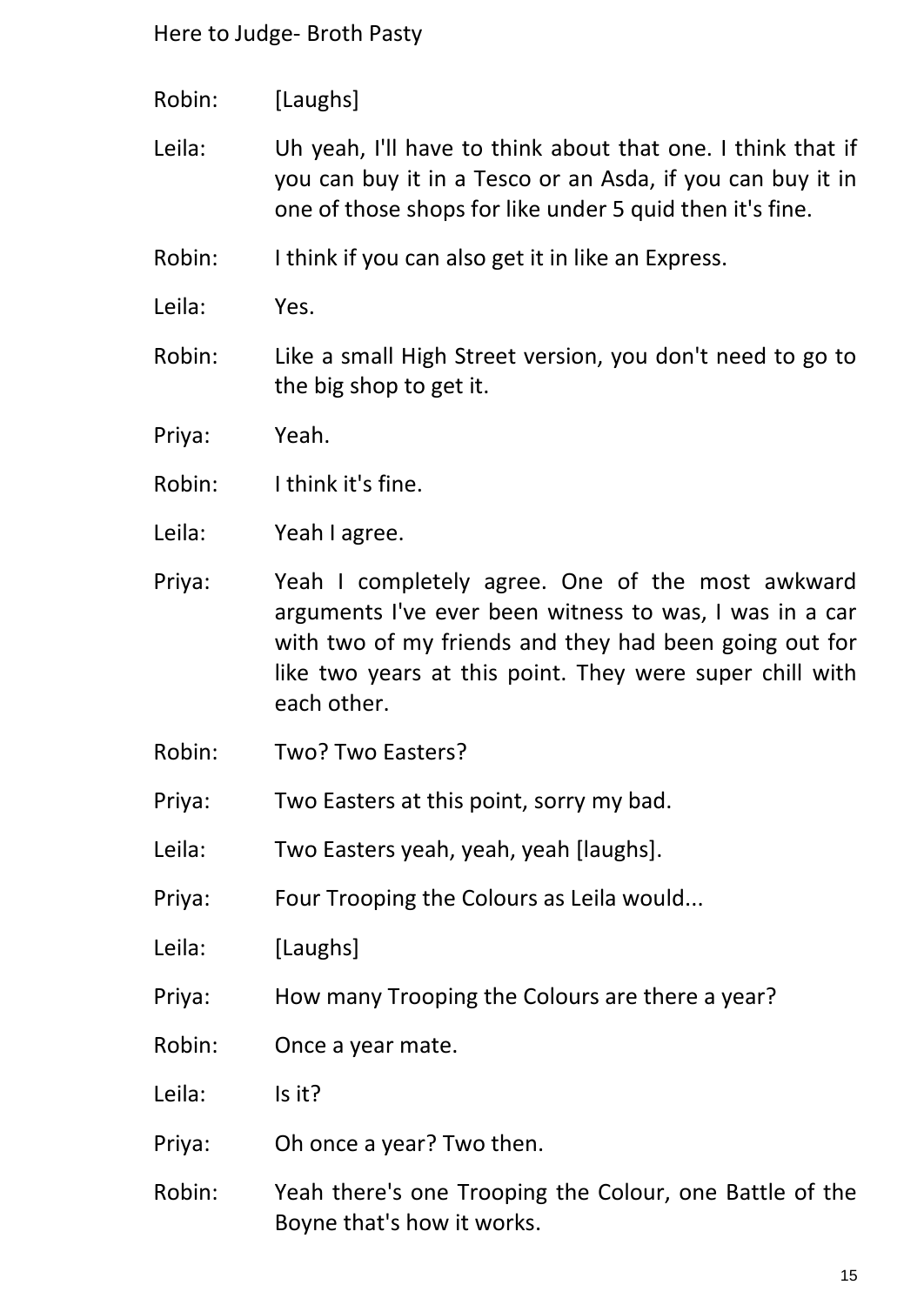- Leila: [Whispers] Battle of the Boyne [laughs].
- Priya: Sure, sure, sure [laughs]. We were going through the McDonalds Drive Thru and one of my friends got a six chicken nugget meal. And then as we were driving back my other friend was like 'Do you mind if I have one of these?' And the chicken nugget holder absolutely lost his mind.
- Robin: [Laughs]
- Priya: He was like 'I didn't get seven chicken nuggets did I? I got six!'
- Leila: Oh my god.
- Priya: 'I've got to eat six chicken nuggets'. And I was, I wish I was, oh my god. I wanted to like stop, drop and roll right out of the car and into the motorway.
- Robin: [Laughs]
- Leila: That's, yeah, just open the door onto the M4 [laughs].
- Robin: Yeah.
- Priya: I'm sorry, I need to leave. It was the most awful thing I've ever experienced. Two very non confrontational people, one of us...
- Leila: But what's your view here? What should have happened? Should they have given the other person the chicken nugget?
- Priya: Oh I don't know, if you've only got six of them.
- Robin: I like how we're going into real life am I the asshole based on anecdotes now.
- Priya: Yeah.
- Robin: This is great.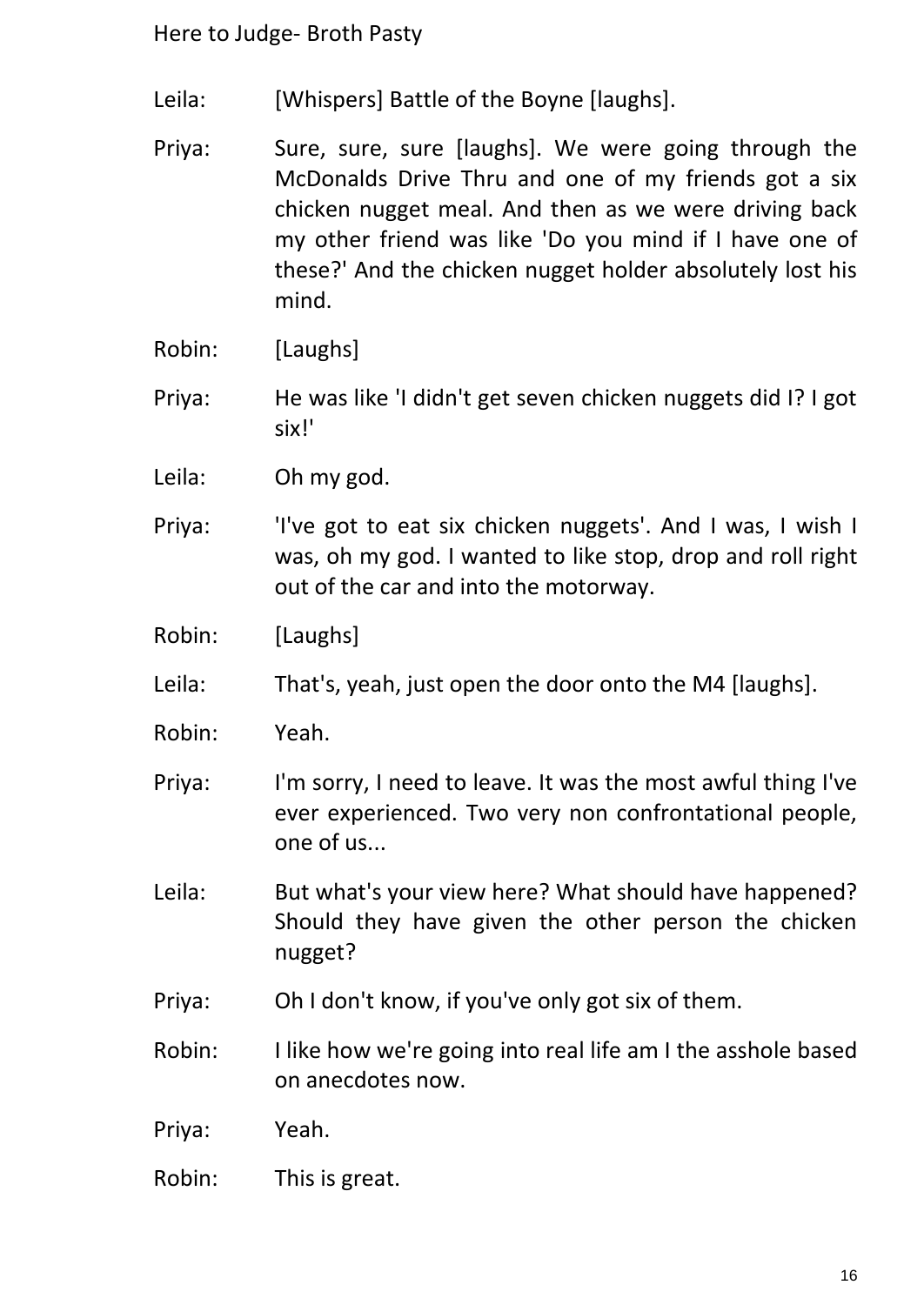Leila: Yeah, yeah, yeah. I think it's fine to do.

Robin: It's really good.

Leila: Look, I absolutely would have given it but I would have been like ah.

- Robin: I would have begrudged it.
- Priya: I would have allowed the resentment to simmer for years. Years.

Leila: Yeah [laughs].

- Robin: Because also it's not like you're going for like a 20 nug meal.
- Priya: Yeah.
- Robin: You know the percentage that he's asking for is too high, on the scale.
- Leila: Yeah, yeah, yeah.
- Priya: Yeah. I feel like we were driving home but there was definitely another McDonalds on the way. So I mean if worse comes to worse.
- Leila: Oh fine yeah you could have stopped. There's not greater pleasure than going through a McDonald's Drive Thru, I genuinely think it's the best. Or just like any drive thru frankly. Because there's Costa ones now aren't there everywhere?
- Priya: Yeah. You're in the right job.

Leila: I am.

Robin: Yeah, yeah, yeah you are.

Leila: Maybe I'll just be a lorry driver because I just love driving to services, getting myself from Costa a vegan ham and cheese toasty with a cup of tea and an orange juice. Oh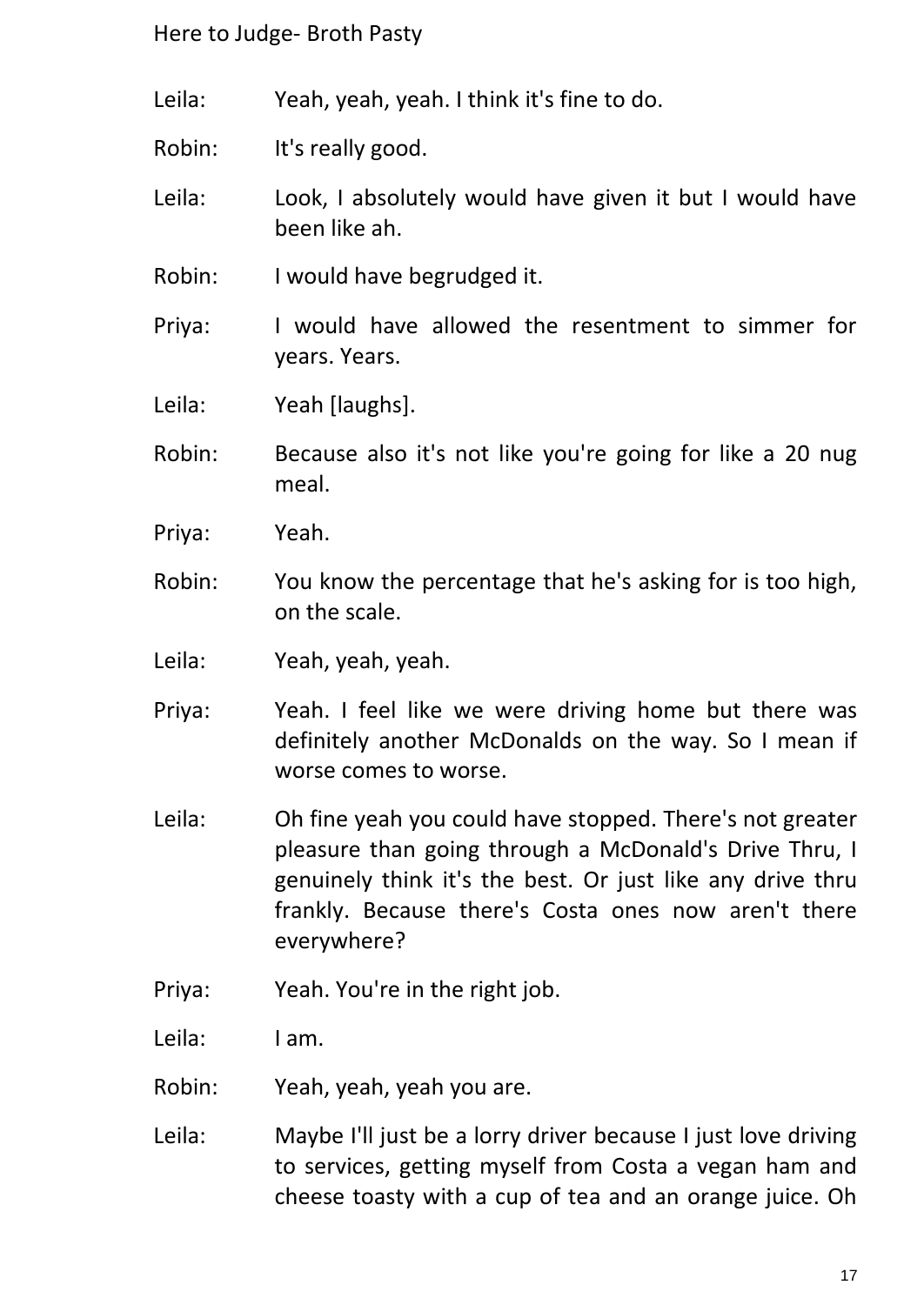my god and the pleasure I get when I get to expense that back is beyond.

- Robin: Yeah, yeah, yeah. But you know that's essentially what we are? Like occasionally you'll drive for five or six hours, you have an hour break where you do 20 minutes of comedy and then you drive for six hours back.
- Leila: Yeah.
- Robin: That is a lorry driver.
- Priya: Lorry drivers but with no cargo.
- Robin: Your cargo is your jokes.
- Priya: Right [laughs].
- Leila: Yeah.
- Robin: No cargo is jokes, jokes are your cargo.
- Priya: Long haul jokes.
- Robin: Yeah.
- Priya: None of my jokes travel, is the issue.
- Leila: [Laughs] I can't believe no one told me that would be my favourite thing about this job, but it is. Like I did not anticipate the amount of service stations.
- Priya: Yeah.
- Leila: I feel like I've been to them all now. Do you know my least favourite thing is when you're like, like I always misjudge which services is which services. Like I went into one...
- Robin: Sure.
- Leila: ...and I'm like, oh this is the shit one with the Burger King and the escalator. You know that one?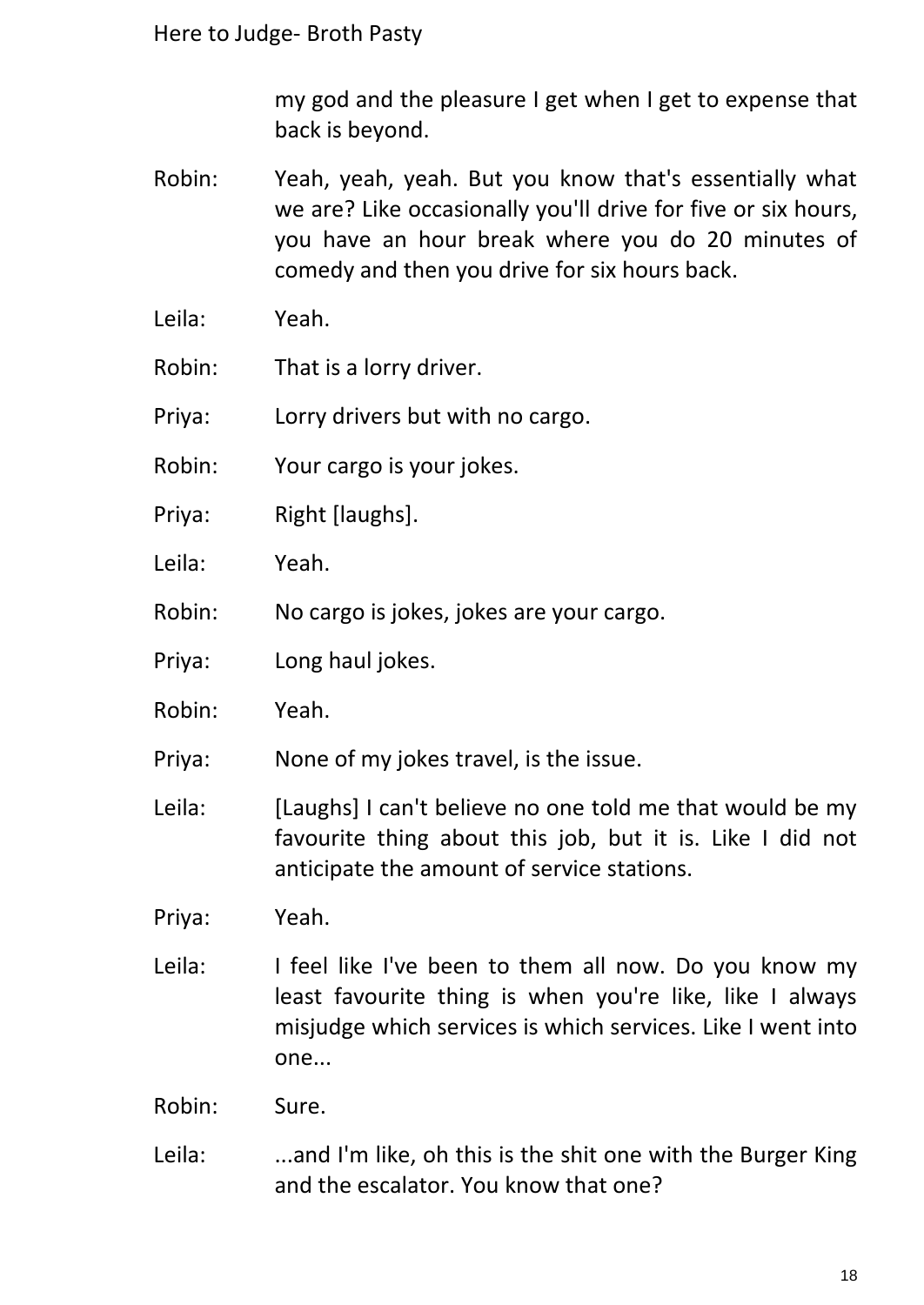| Priya: | Yeah.                                                                                                                                                                                                          |
|--------|----------------------------------------------------------------------------------------------------------------------------------------------------------------------------------------------------------------|
| Robin: | Yeah.                                                                                                                                                                                                          |
| Priya: | Yeah.                                                                                                                                                                                                          |
| Robin: | You mean Membury?                                                                                                                                                                                              |
| Leila: | Is that Membury? I like the one that's after it.                                                                                                                                                               |
| Priya: | Which one's the one with the Cornish Pasty place that's<br>never open?                                                                                                                                         |
| Leila: | Yeah it's that one isn't it?                                                                                                                                                                                   |
| Priya: | That one is the most disappointing one.                                                                                                                                                                        |
| Leila: | Oh it's depressing in that isn't it?                                                                                                                                                                           |
| Robin: | I think my favourite bit of it is, I think the first night in a<br>hotel when they give you a hotel. But when it's still a<br>novelty and you do the bath, you do the oh I'm going to<br>fucking have          |
| Leila: | You do it all.                                                                                                                                                                                                 |
| Robin: | a Nescafe sachet which tastes of shit.                                                                                                                                                                         |
| Leila: | Yeah, yeah, yeah.                                                                                                                                                                                              |
| Robin: | OK great you know. Chuck all those in. I've been really<br>enjoying when I've been going away filming this thing,<br>I've been using my time in a hotel just to have like<br>basically three face masks a day. |
| Leila: | Yeah.                                                                                                                                                                                                          |
| Robin: | It's been great.                                                                                                                                                                                               |
| Priya: | Nice.                                                                                                                                                                                                          |
| Robin: | It's been so good.                                                                                                                                                                                             |

Priya: Lucky.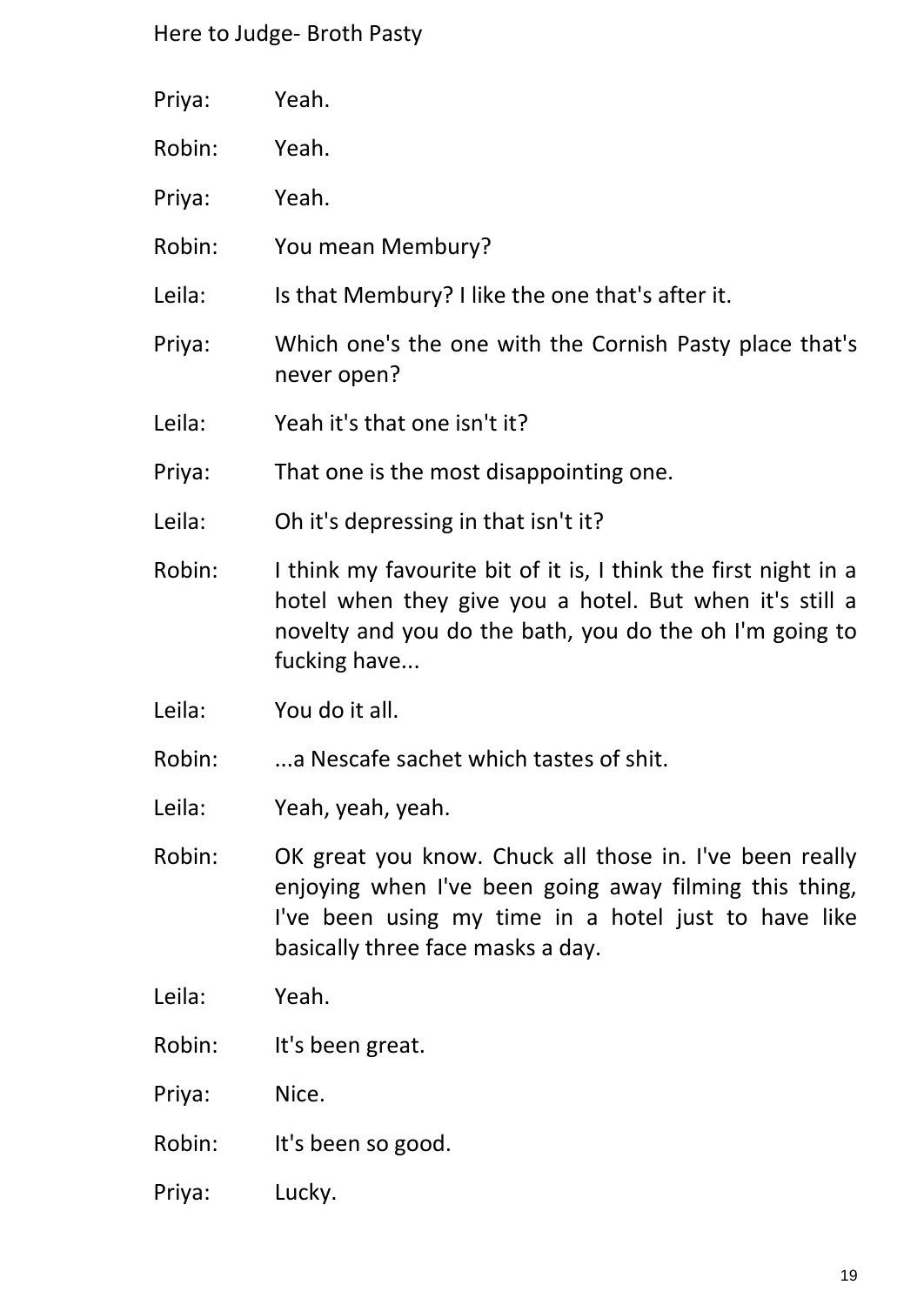- Robin: The Lush Oatifix I think it is?
- Priya: Mm-hmm.
- Robin: That one is really good.
- Leila: Oh so good!
- Robin: I really like that one.
- Leila: I'll tell you what I literally love is that I read this thing that was like if you grow up not rich enough to go on holiday every year and then like when you go on work trip, it's like a fucking holiday [laughs].
- Robin: Yeah, yeah, yeah, totally.
- Priya: 100%.
- Leila: So I fully walk into a Travel Lodge like I'm fucking Paris Hilton [laughs].
- Priya: Yeah.
- Robin: When you check-in, especially like if there's things and they've paid for it as well.
- Priya: Yeah.
- Robin: It's like, I've got a name for this. And they're not even going to ask for credit card, oh my god.
- Leila: Yeah, yeah, yeah.
- Priya: Does not everyone have this? Because I get this literally
- Leila: Yeah...
- Priya: I think it's so fancy.
- Robin: Spa, swimming pool, gym.
- Leila: Yeah doing it all.
- Robin: Like I use everything. Totally!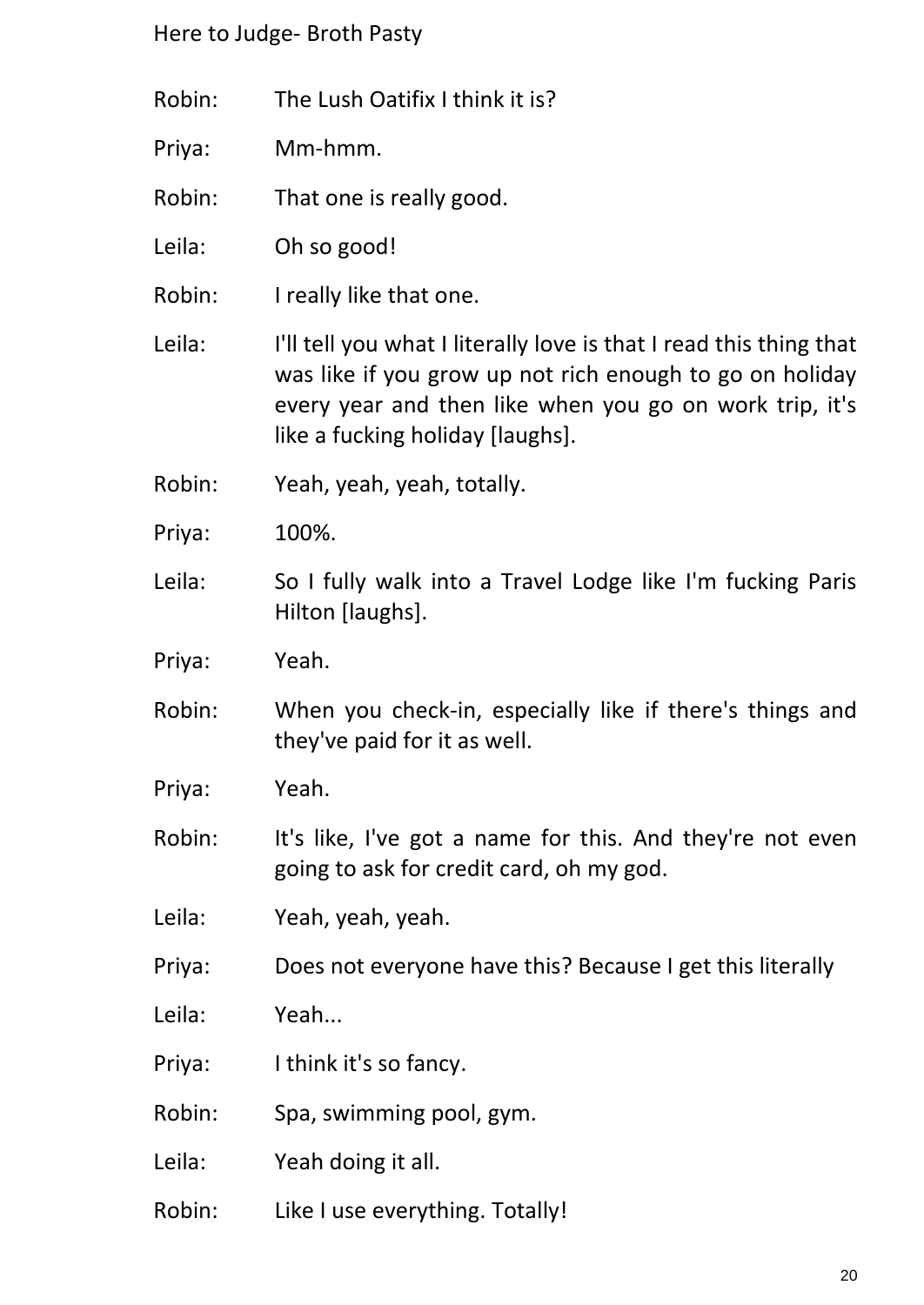- Priya: Yeah.
- Leila: Whatever is there I'll use it. The ironing board, you know I'm using it all.
- Robin: Yeah, yeah, yeah. Trouser press!
- Priya: The hairdryer that's not as good as your own travel hairdryer but.
- Leila: Yeah exactly you do it, yeah absolutely.
- Robin: Do you still? I still take all of the Twinings teabags and put them.
- Leila: Yes!
- Robin: All of them, everything.
- Priya: Have so many baths.
- Leila: Yeah absolutely.
- Priya: So basically one long continuous bath.
- Robin: I haven't had a bath in this house, we've lived here for a year. I've been away in hotels once every three weeks for the last couple of months and I've had a bath every single time I've been there.
- Leila: Yeah of course you would. Fully.
- Robin: Ridiculous.
- Leila: And like you use the fucking glitteriest most irritating bath bomb you could find that you would never use in your own bath if you have a bath at home.
- Robin: Obnoxious.
- Leila: Yeah absolutely.
- Priya: Like a rainbow one.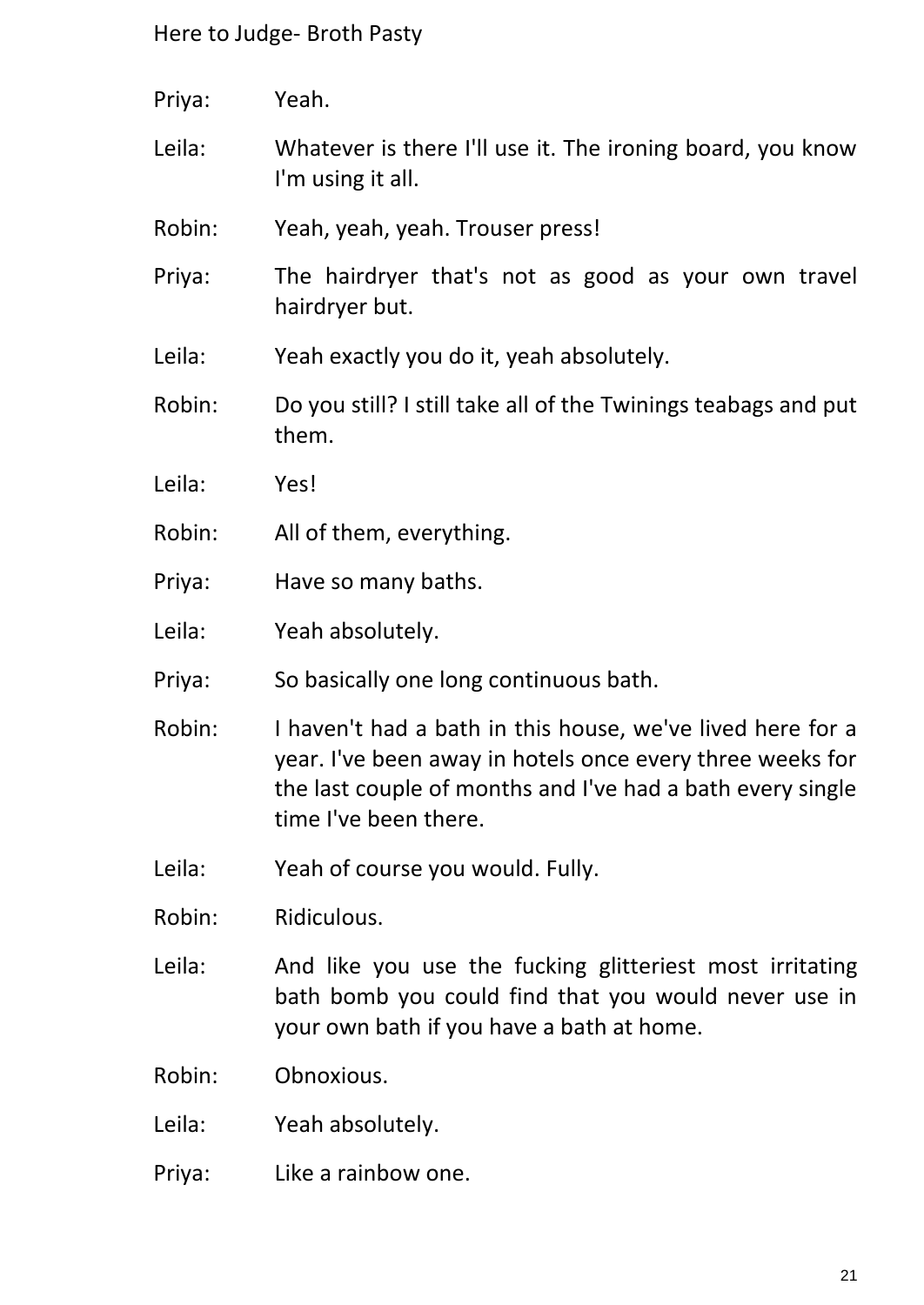- Leila: Yeah, yeah, yeah fully just like. Yeah I'm using it all. [Laughs] Is this still the chocolate one?
- Priya: Yeah.
- Robin: Um? Yes.
- Priya: Share your food. Share everything.
- Robin: Yeah with your partner as well I mean.
- Priya: Property is theft.
- Robin: Yeah [laughs].
- Leila: Sharing is caring.
- Priya: Weird little chocolate hoarder, like a dragon hoarding gold.
- Leila: I hate that.
- Robin: Horrid.
- Leila: Yeah very horrid. Horrid behaviour. Very Tory behaviour dare I say.
- Robin: It is yeah totally.
- Priya: Oh yeah 100%.
- Robin: So are we all thinking that girlfriend, which is OP, is the asshole?
- Priya: OP is the asshole yeah.
- Leila: Asshole. Sorry.
- Robin: Asshoooole!

[Here to Judge- Interim Music]

- Priya: 'Am the asshole for working out (jogging) in a graveyard?'
- Robin: [Laughs]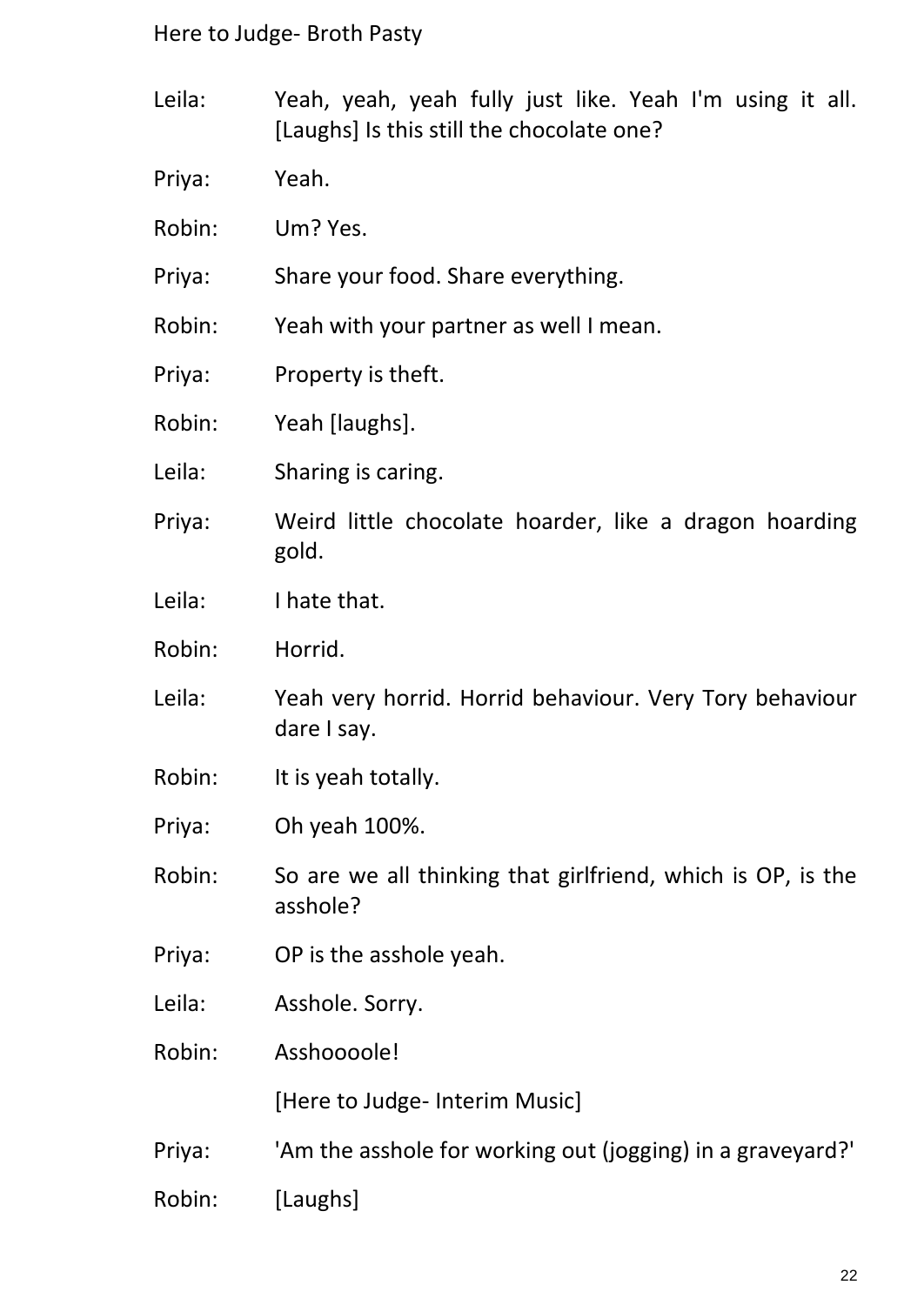- Leila: Oh my god.
- Robin: 'The largest park space near me is a graveyard. So I often go for jogs through it. It's a very quiet space and I find jogging through it peaceful.' I bet you do. 'A co-worker of mine who lives in the same area, saw me while jogging turning off the main road and into the graveyard. The next day at work she asked me if I regularly jog there. I said 'Yes'. She said that it is disrespectful to the spirits to run through a graveyard. She was dead serious'.
- Leila: Ha, ha, ha, ha.
- Priya: See what they did there.
- Robin: Very funny.
- Leila: Yeah good pun.
- Priya: 'I always avoid running past people sitting by tombstones mourning or any sort of private gathering, for example funerals. And I give people their privacy. However, I see no issue with the basic concept of running through an empty graveyard. Or am I just an asshole??'
- Robin: I would straightaway like to hear from the most ghostly correspondent we have which is Priya Hall.
- Leila: Yeah.
- Priya: Woo, woo, woo! Um? I don't think it is disrespectful to spirits, I think they would encourage the jogger.
- Leila: Do you really?
- Priya: Unless they we're trying to shorten their lifespan, in which case they would discourage the jogger.
- Robin: Sure.
- Leila: If some fuckin' jogger ran over my grave, I'd be like...
- Priya: You would not know.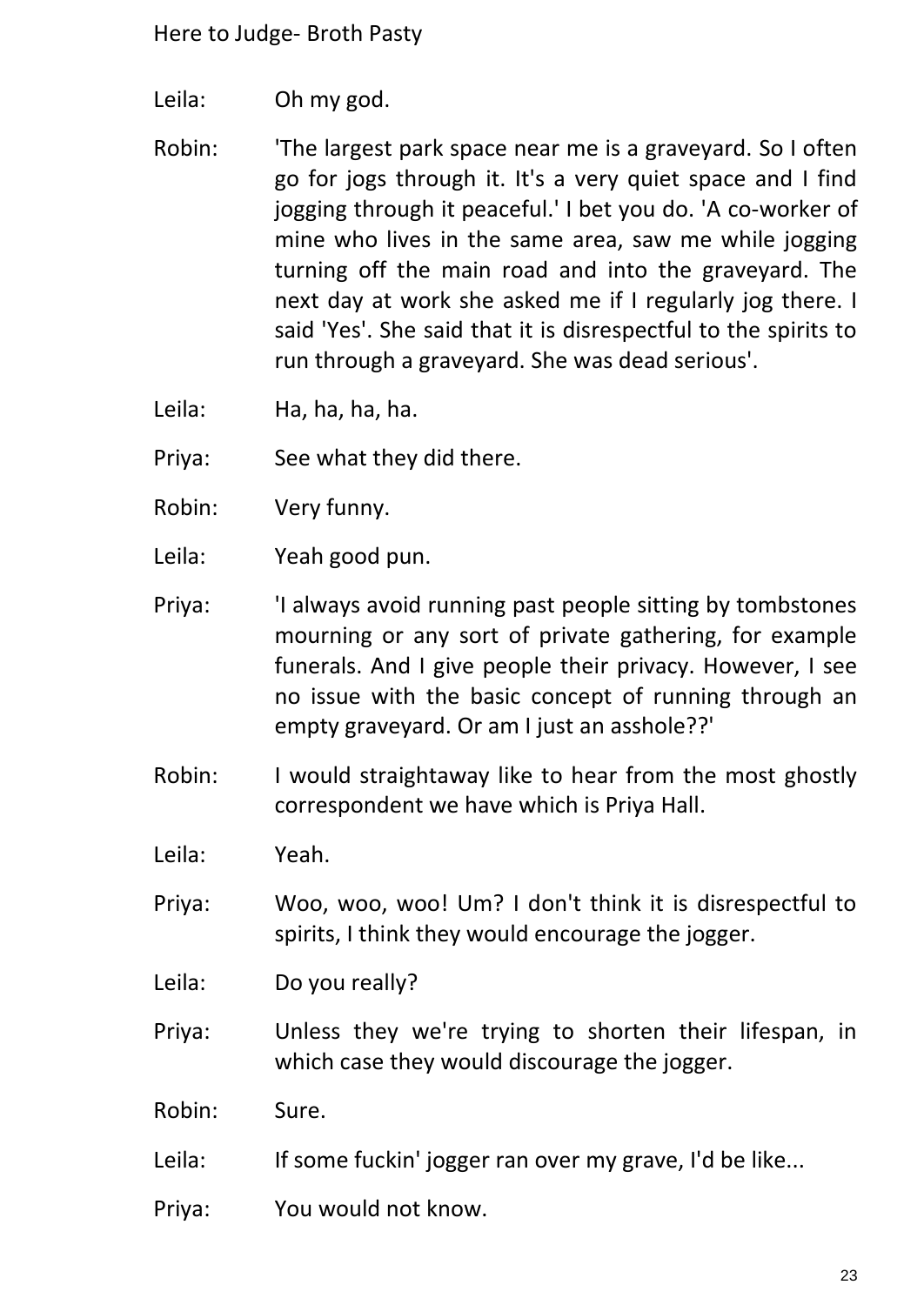Robin: [Laughs]

Leila: Yeah I know. But also it would ANNOY me. Just like the idea of still in like a death jogger's mock. Like I'm already dead probably because of the lack of jogging I did when I was alive.

Priya: [Laughs] Sure.

Leila: And them being like, I'm healthy I'm jogging over you. That to me is a disrespect. It feels very braggy to all the dead people to be like, I'm jogging. Like fuck off.

- Priya: So the vitality of the jogger.
- Leila: Yeah innit?
- Robin: That was a PB, look at that.
- Leila: Yeah [laughs] It's a bit like I don't know I think it's a bit.
- Priya: Do you know where I'd like to be buried?
- Leila: No, go on tell us.
- Robin: (Garbava?) roundabout [laughs].
- Priya: Yeah, yeah, yeah just in the middle with a massive.
- Robin: Yeah, yeah, yeah.

Priya: You know where there's a church in Cardiff by Queen Street Arcade?

- Leila: Yes.
- Priya: Or Queen's Arcade?
- Leila: Yes, yeah.
- Robin: Mm.
- Priya: You know there's a walkway and there are graves underneath there and there's just numbers on the floor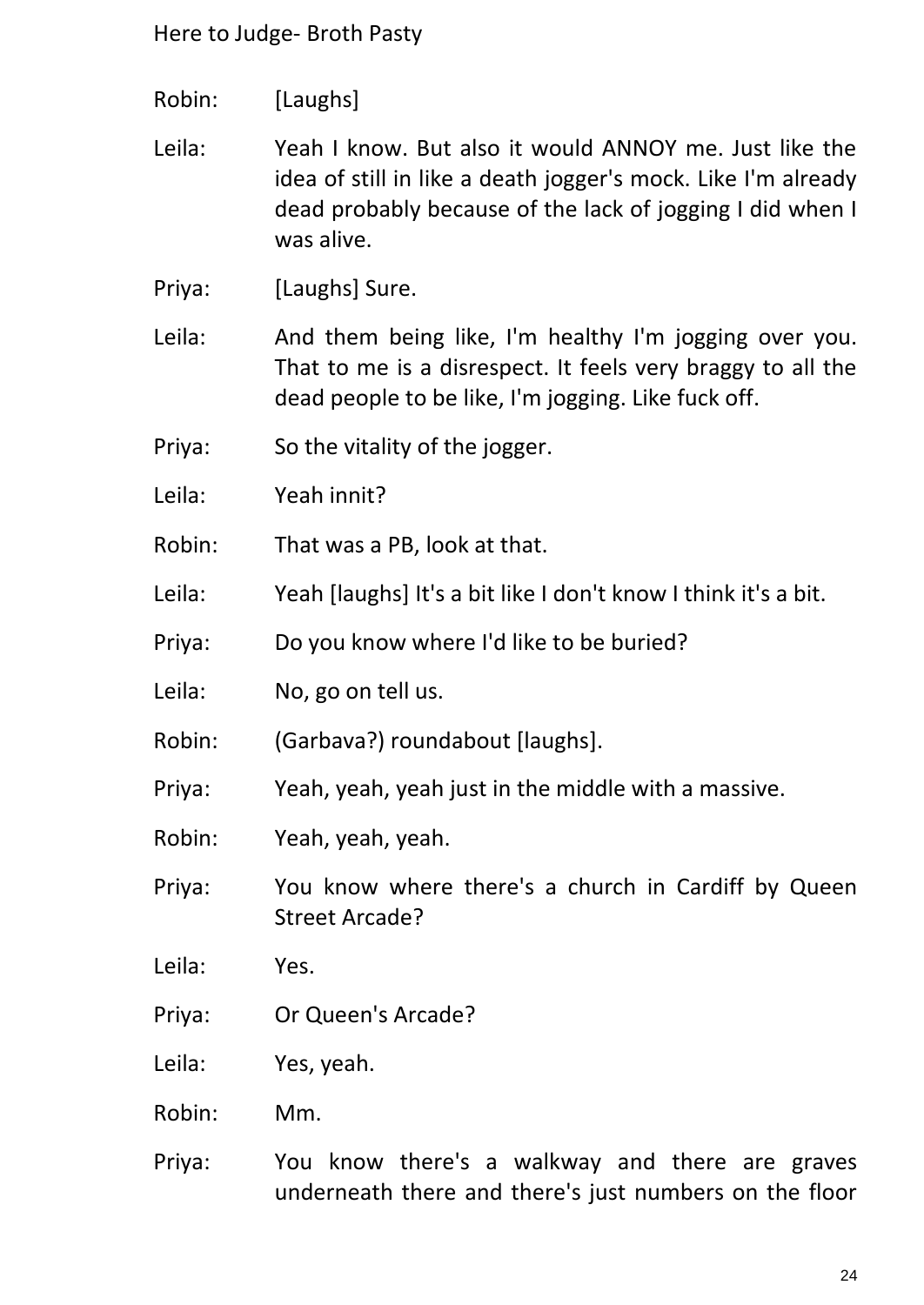to mark those graves, so people walk over them all the time.

- Leila: You'd like that would you?
- Priya: Yeah I think that's where I want to be buried.
- Leila: Really?
- Priya: I want a lot of visitors, whether they know they're visiting me or not.
- Robin: That's not a bad place to be buried. There's many Greggs around, that's good.
- Priya: Lots of coming and going.
- Leila: I want to be cremated, I want to be cremated.
- Robin: Ashes in a TK Maxx during Saturday Christmas shopping.
- Leila: Yeah fully, absolutely.
- Priya: Just like a bug bomb type situation, it goes everywhere as well.
- Robin: [Laughs]
- Priya: There's no getting away from you.
- Leila: I would actually like a tour of all the services. Someone to scatter a bit of me in all of the services up the M4.
- Robin: That would be nice.
- Priya: Every Greggs.
- Leila: Aww, yeah every pasty shop for sure.
- Robin: Yeah, yeah, yeah.
- Leila: Have you ever bought anything from that pasty shop, can I just ask?
- Robin: Yeah.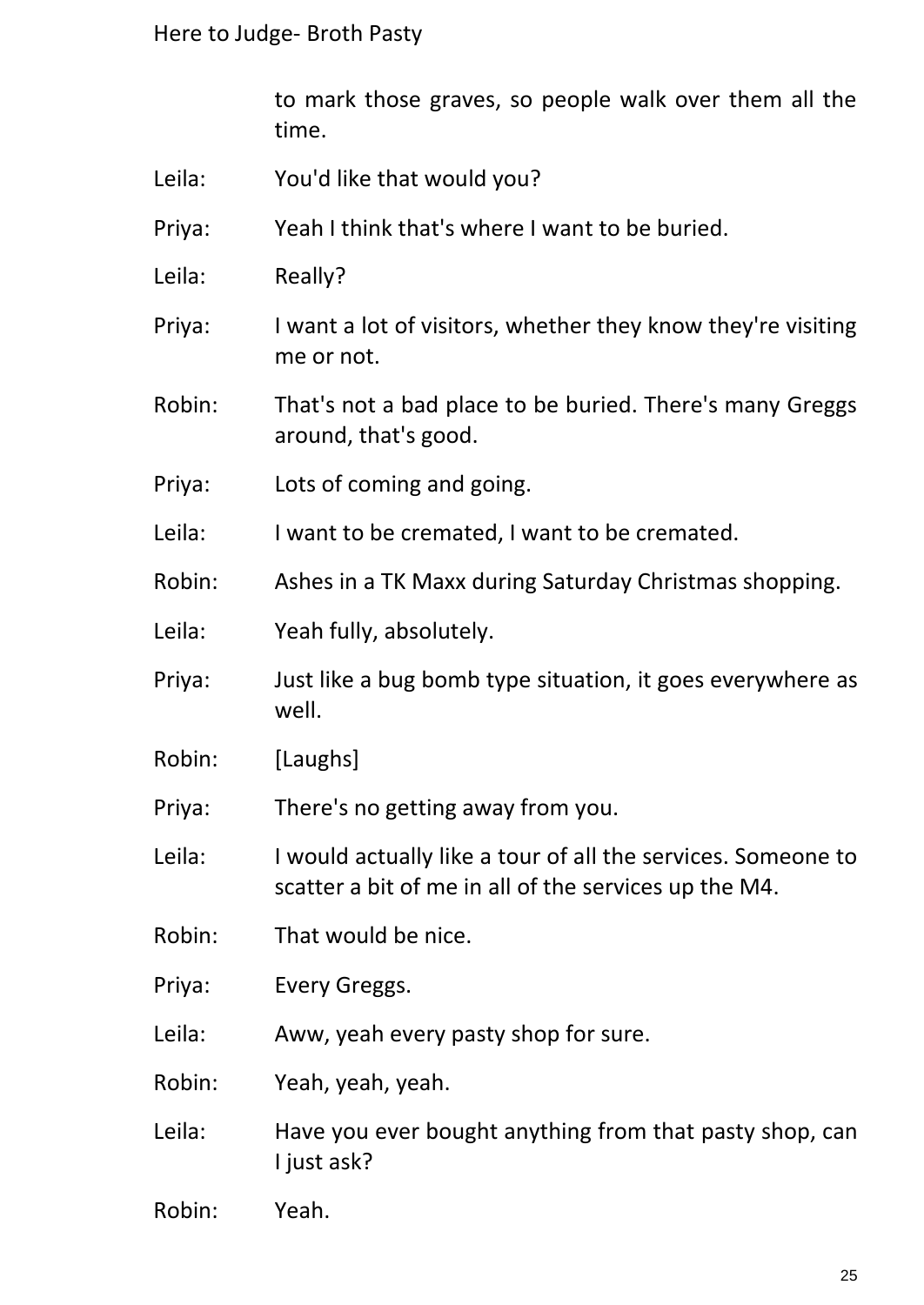Leila: Have you? Oh. Priya: Yeah the Cornish Pasty Shop. Leila: They're horrible, they're horrible pasties. Priya: What are you talking about? Leila: Oh nah, they have the veggie one is like the worst thing I've ever had like. Robin: Oh is it? Leila: Imagine right like... Priya: Disagree. Leila: Like you've had the veggie one, are you kidding me? Priya: Yeah. Leila: No it's like broth. It's like someone's put broth inside of a pastry. Priya: [Laughs] It is in fairness. Leila: It's like why is this? It's very bad. Priya: That's appealing to me. Is it not? Leila: A broth pasty. Priya: Do you not want to drink your pasty? Leila: No [laughs]. Robin: [Laughs] Just a veg OXO Cube within a pasty. Leila: If this episode is not called Drink Your Pasty, I don't know what I will do. Priya: [Laughs] Robin: I don't think it would be disrespectful to run in a graveyard.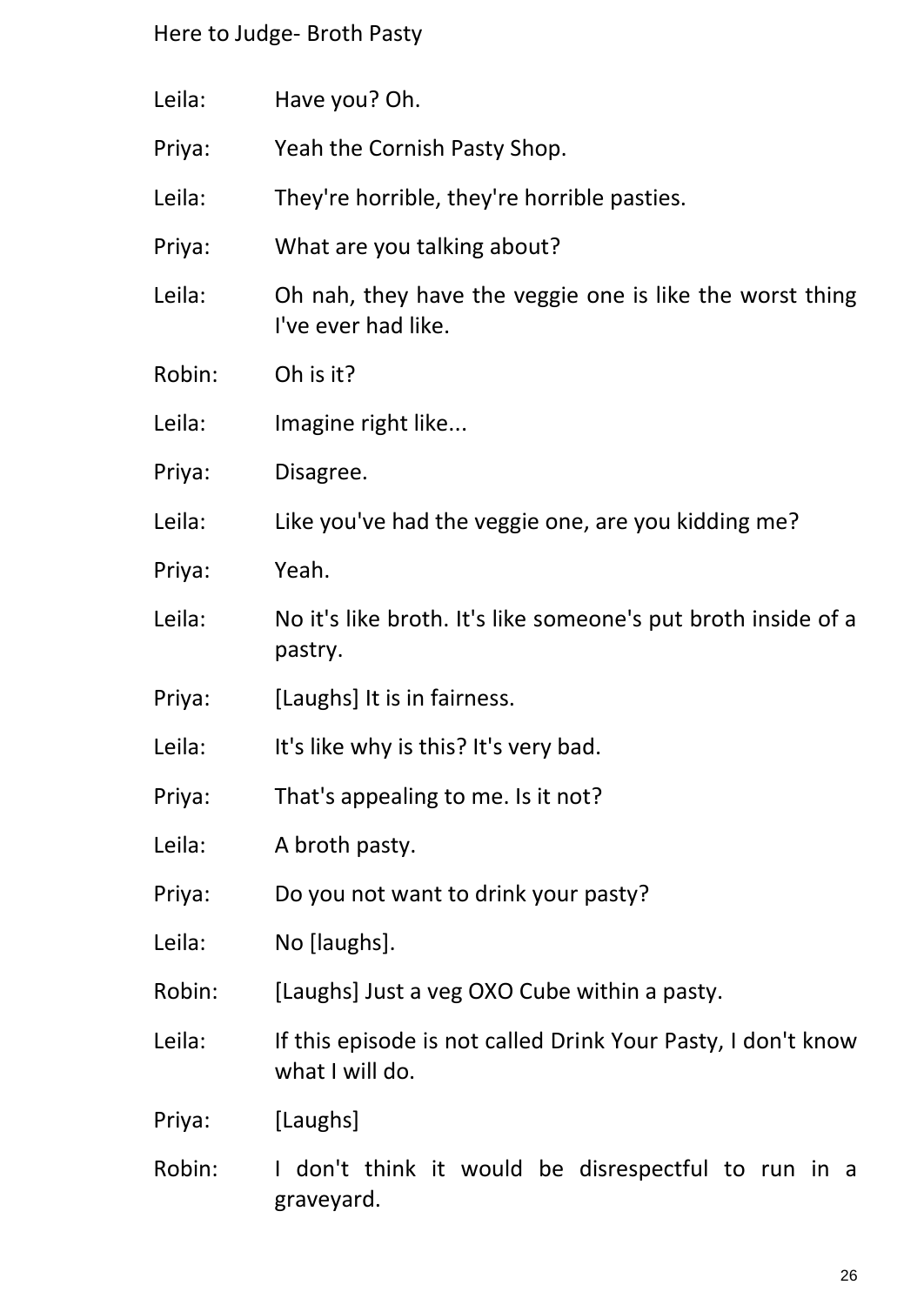- Priya: No.
- Robin: Over an actual grave I think would be too much but she seems like she's respectful of that. So what are we thinking? Is death runner an asshole or not?
- Priya: Not the asshole.
- Leila: Mm? Yeah not the asshole, I don't think he is, yeah.
- Robin: But the ghost of Leila Navabi says asshole.

Leila: Yeah, me alive I'm like it's fine.

- Priya: Your future ghost.
- Leila: I just think all runners are assholes, sorry that's where I'm at here.
- Robin: Yeah.
- Priya: Those are the listeners we would like to alienate so, perfect.
- Robin: Mm-hmm.
- Leila: Good, no I don't want them, fuck off if you're a jogger. Go jogging. And if you're listening to this while you're jogging that's the ultimate disrespect.
- Priya: The rhythm would be way off.
- Leila: Don't you dare! Don't you dare listen to Here to Judge while you're jogging.
- Robin: Look out, a car!
- Leila: Yeah, yeah, yeah. No, I don't want to be the last thing you hear in your ears before you get hit by something.
- Priya: No.
- Leila: Me saying the scale of a guinea pig and then you drop dead, like the last words they heard were. No.